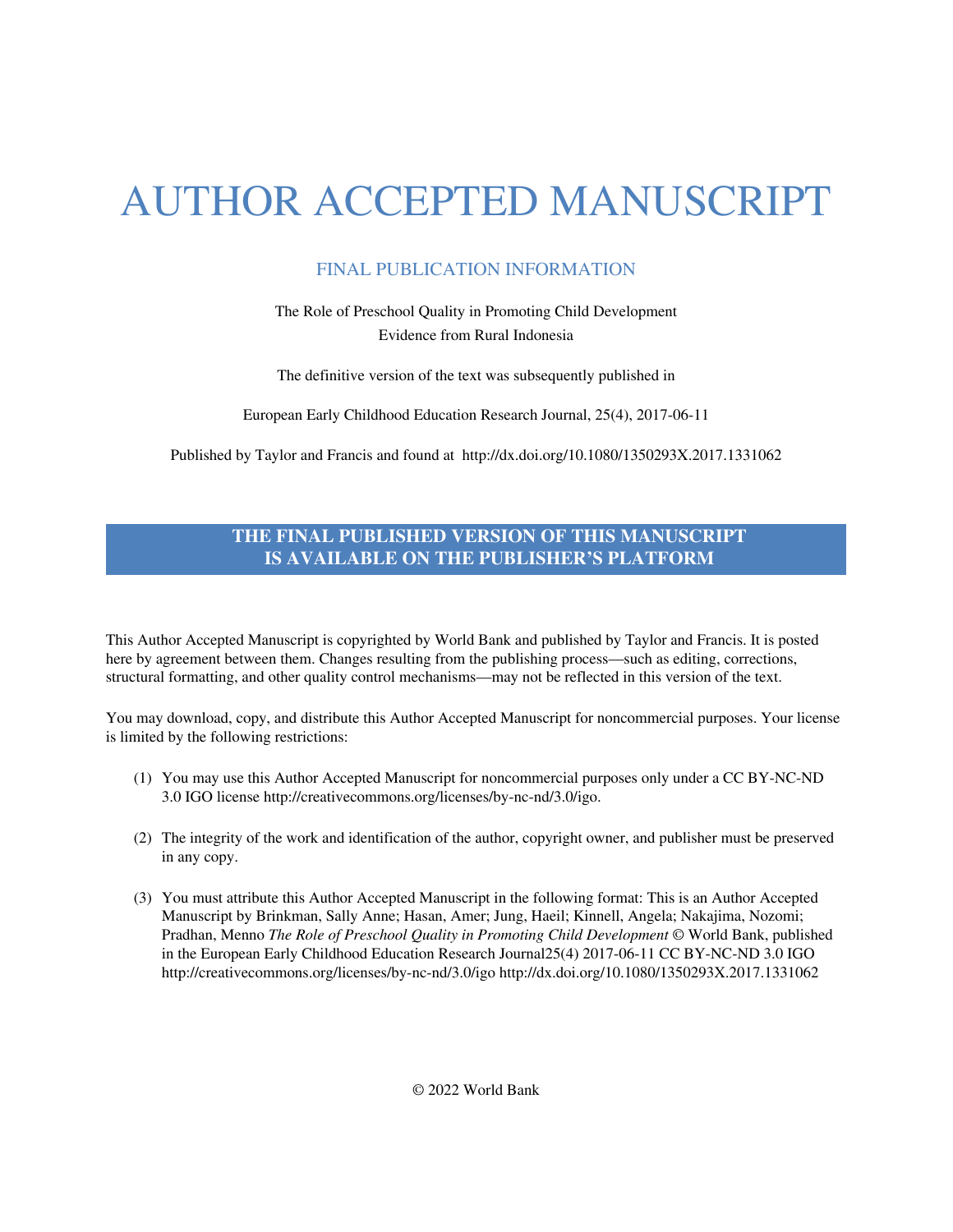# **The role of preschool quality in promoting child development: Evidence from rural Indonesia**[\\*](#page-1-0)

Sally Anne Brinkman<sup>[1](#page-1-1)</sup>, Amer Hasan<sup>[2](#page-1-2)</sup>, Haeil Jung<sup>[3](#page-1-3)</sup>, Angela Kinnell<sup>[4](#page-1-4)</sup>, Nozomi Nakajima<sup>2</sup>, Menno Pradhan<sup>[5](#page-1-5)</sup>

Corresponsing author email: [hijk@korea.ac.kr](mailto:hijk@korea.ac.kr)

**Abstract:** This article examines the relationship between preschool quality and children's early development in a sample of over 7,900 children enrolled in 578 preschools in rural Indonesia. Quality was measured by: (1) classroom observations using the Early Childhood Environment Rating Scale-Revised (ECERS-R), (2) teacher characteristics, and (3) structural characteristics of preschools. Children's development was measured using the Early Development Instrument (EDI). The article proposes two methodological improvements to preschool quality studies. First, an instrumental variable approach is used to correct for measurement error. Second, ECERS-R is adjusted to the local context by contrasting items with Indonesia's national preschool standards. Results show that observed classroom quality is a significant and meaningful positive predictor of children's development once models correct for measurement error and apply a locally-adapted measure of classroom quality. In contrast, teacher characteristics and structural characteristics are not significant predictors of child development, while holding observed classroom quality constant.

Keywords: Early Childhood Education and Development (ECED), quality, teachers, playgroups, kindergartens, classrooms, Indonesia

# **Acknowledgments**

 $\overline{a}$ 

We would like to thank Mayla Safuro Lestari Putri and Mulyana for excellent research assistance. Data collection was partially funded by the Government of the Kingdom of the Netherlands through the Dutch Education Support Program Trust Fund (TF057272). The findings, interpretations, and conclusions expressed in this paper are entirely those of the authors. They do not necessarily represent the views of the International Bank for Reconstruction and Development/World Bank and its affiliated organisations, or those of the Executive Directors of the World Bank or the governments they represent.

**Abstract:** This article examines the relationship between preschool quality and children's early development in a sample of over 7,900 children enrolled in 578 preschools in rural Indonesia. Quality was measured by: (1) classroom observations using the Early Childhood Environment Rating Scale-Revised (ECERS-R), (2) teacher characteristics, and (3) structural characteristics of preschools. Children's development was measured using the Early Development Instrument (EDI). The article proposes two methodological improvements to preschool quality studies. First, an instrumental variable approach is used to correct for measurement error. Second, ECERS-R is adjusted to the local context by contrasting items with Indonesia's national preschool standards. Results show that observed classroom quality is a significant and meaningful positive predictor of children's development once models correct for measurement error and apply a locally-adapted measure of classroom quality. In contrast, teacher

<span id="page-1-0"></span><sup>\*</sup> The authors are listed alphabetically to indicate that this paper is a team product in which all the authors contributed in different ways.

<span id="page-1-1"></span><sup>&</sup>lt;sup>1</sup> Fraser Mustard Centre, Telethon Kids Institute, University of Western Australia, Perth, Australia.

<span id="page-1-2"></span><sup>2</sup> Education Global Practice, World Bank, Washington, DC, USA.

<span id="page-1-3"></span><sup>&</sup>lt;sup>3</sup> Corresponding Author: Department of Public Administration, Korea University, Seoul, Republic of Korea. Email: [hijk@korea.ac.kr](mailto:hijk@korea.ac.kr) Phone: 82-2-3290-2275

<span id="page-1-4"></span><sup>4</sup> School of Psychology, The University of Adelaide, Adelaide, Australia

<span id="page-1-5"></span><sup>5</sup> University of Amsterdam and VU University, Amsterdam, the Netherlands.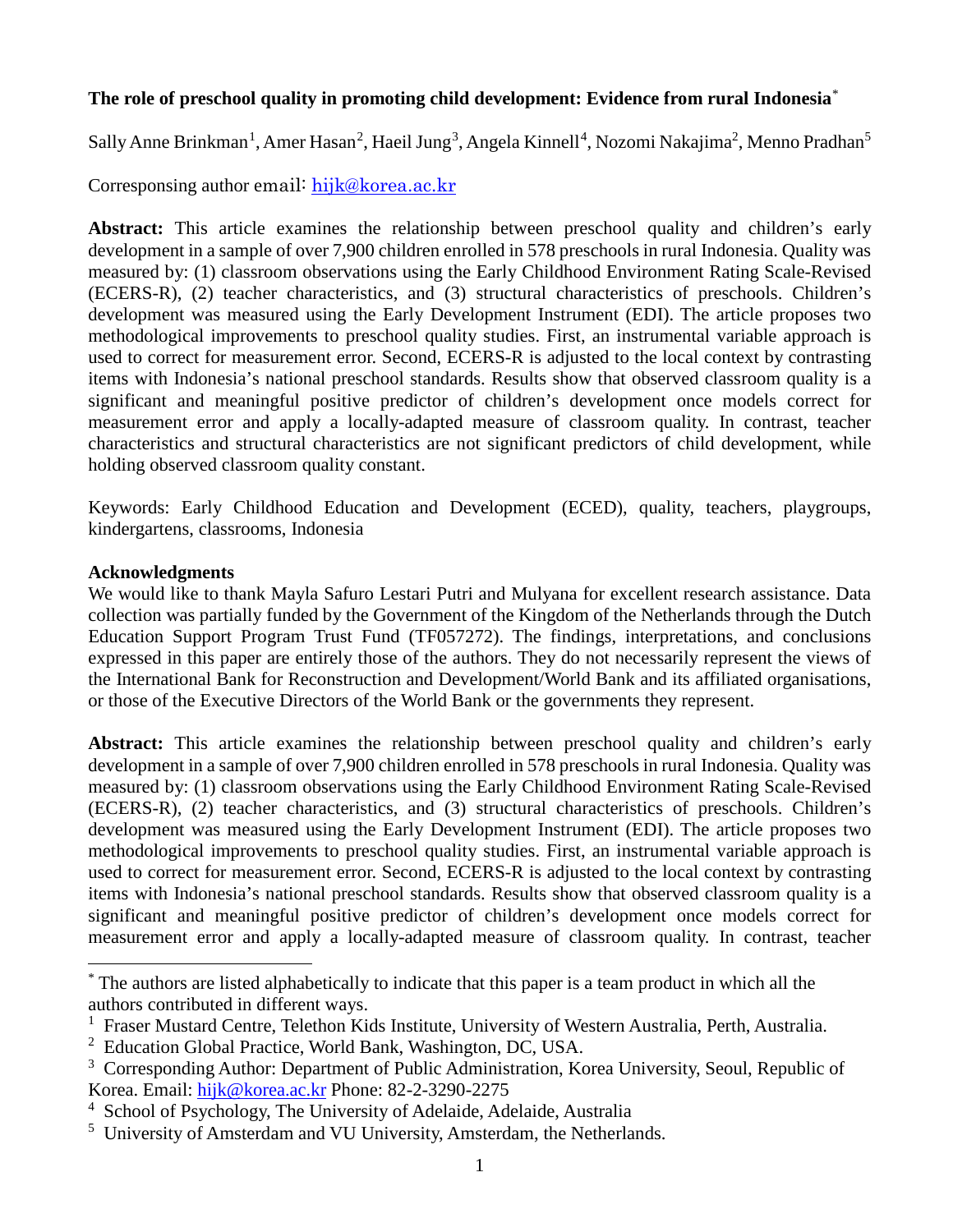characteristics and structural characteristics are not significant predictors of child development, while holding observed classroom quality constant.

Keywords: Early Childhood Education and Development (ECED), quality, teachers, playgroups, kindergartens, classrooms, Indonesia

# **Introduction**

The quality of preschool education<sup>[6](#page-2-0)</sup> plays an important role in early development. Current research has shown that children who have high-quality early childhood education experiences have better cognitive and socio-emotional outcomes (Engle et al. 2011). Providing quality early childhood education services can be particularly challenging in poor, rural contexts – especially so in developing countries. As a result, few studies have been able to examine the link between quality and child development outcomes in remote, resource-constrained environments using an internationally comparable measure of quality.

This study investigates the quality of early childhood education programs in 303 villages in Indonesia. We use data collected in 2013 as part of an impact evaluation of the Indonesia Early Childhood Education and Development (ECED) Project, which provides rich information on early childhood classrooms, teacher characteristics, and child development outcomes. Indonesia offers a useful setting to explore early childhood education as it is a middle income country where the government has been highly committed to improving both access to and quality of preschools in the country (Hasan, Hyson and Chang 2013).

This paper is organised as follows. First, we review the literature on early childhood education quality by discussing three components of quality: observed classroom quality (focusing on the ECERS-R), teacher characteristics (measured using their education and experience, and structural characteristics. Next, we provide an overview of the early childhood education policy landscape in Indonesia and the research questions in this study. We then introduce the data and methods of the study. This is followed by an outline of the empirical strategy. Results are presented, followed by a discussion of findings and conclusion.

# **Literature review**

 $\overline{a}$ 

While many studies have looked at the impact of preschool or early education quality on children's later development outcomes, there has been no consensus in the literature about how quality should be defined and/or operationalised. This paper will therefore look at three measures of preschool quality which have appeared regularly in the literature and investigate the relationship of each measure with the child development outcomes of those in attendance. These three measures are observed preschool quality, teacher characteristics, and structural characteristics and will be discussed in turn.

# *Observed preschool quality*

Decades of research on child development has established the benefits of providing high-quality early childhood programs to young children (Campbell and Ramey, 1994; NICHD, 2005). One of the most widely used observational measures of the quality of early childhood classroom environments is the revised version of the Early Childhood Environment Rating Scale (ECERS-R) (Harms, Clifford and Cryer, 2005).

Empirical studies have generally found positive associations between quality (measured using the using ECERS-R) and various measures of child development. These range from language and cognitive skills (Burchinal et al., 2008; Peisner-Feinberg and Burchinal, 1997; Peisner-Feinberg et al., 2001) to

<span id="page-2-0"></span><sup>6</sup> In this paper, the terms "preschool" and "early childhood education" are used interchangeably, and refer broadly to organized, center-based early learning environments for children from the ages of 3 until they enter primary school – usually playgroups and kindergartens.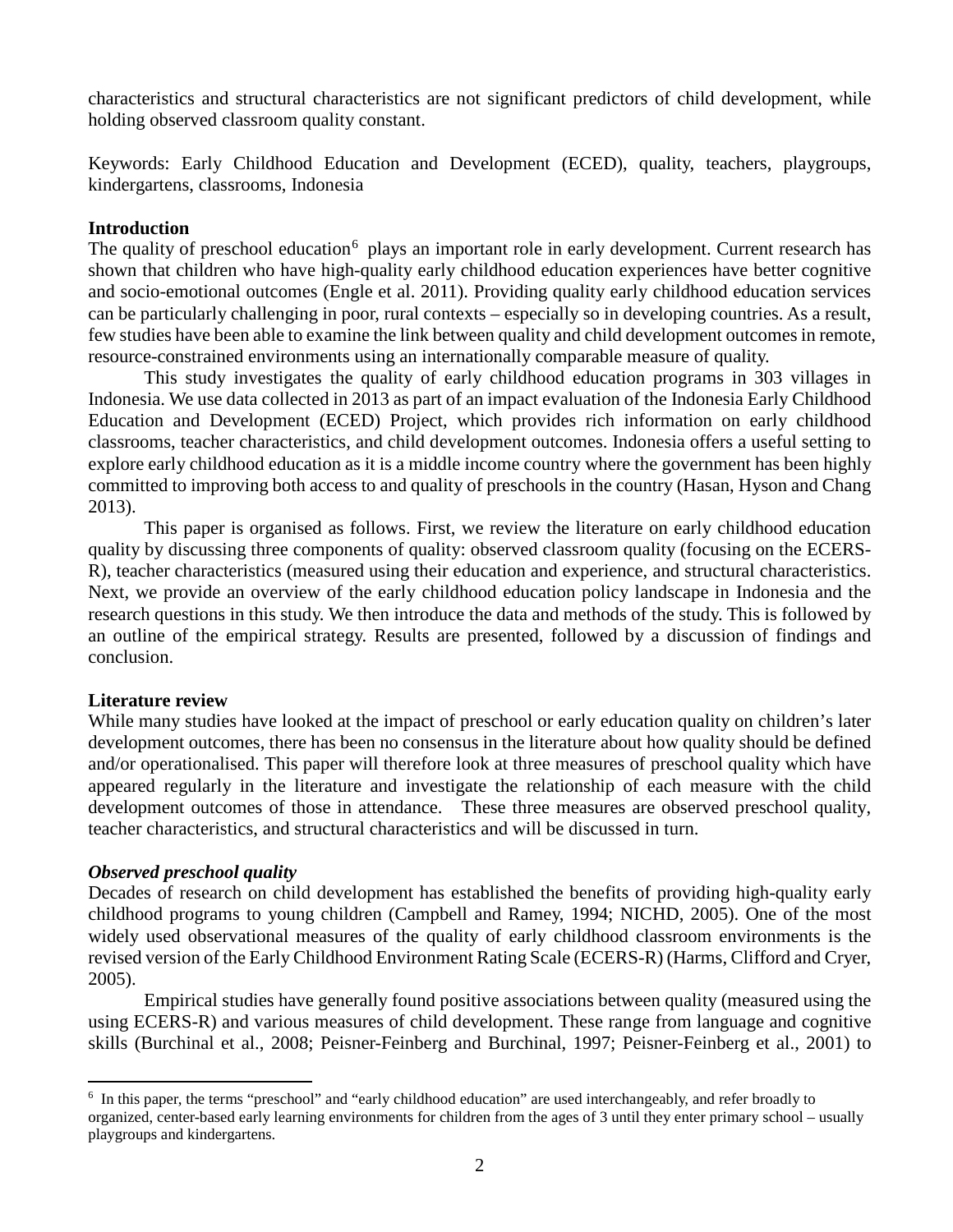social-behavioral development (Burchinal et al., 2008; Sylva et al., 2006). However, the magnitude of these associations has been small—as low as 0.04 when models include extensive control variables (Duncan, 2003). Such findings, however, are not specific to the ECERS-R alone (Gordon et al., 2013; Vandell and Wolfe, 2000). Other widely-used measures of observational classroom quality – such as the Classroom Assessment Scoring System (CLASS) – have also shown fairly small associations with child development outcomes (Howes et al. 2008, Vandell and Wolfe 2000). In studies that have produced particularly small effect sizes, authors suggest that effect sizes of observed classroom quality are likely to be underestimated due to measurement error (Duncan, 2003). Recent studies recommend researchers and practitioners alike pay more attention to how measures of quality like ECERS-R align with local regulations and accreditation standards (Gordon et al., 2013). Taken together, further work in this field must (1) address the measurement error present in observational measures of classroom quality and (2) use internationally comparable measures of quality in locally appropriate ways.

## *Teacher characteristics*

In addition to directly observing the quality of the learning environment, teacher characteristics are another common way of measuring the quality of early childhood programs. There is considerable policy interest in understanding the link between teacher qualifications and children's developmental outcomes since governments can more readily regulate a teacher's level of education, experience, and training than observed classroom quality. However, prior research on the link between teacher characteristics in early childhood programs and children's developmental outcomes is not uniformly positive. Some studies show that classrooms with more highly educated and trained teachers are associated with higher quality care (Burchinal et al., 2002; Phillips et al., 2001). In contrast, other studies have demonstrated that once unobserved differences across centers are controlled for using center fixed effects, the effect of teacher's education and training on child development outcomes disappear (Blau, 2000; Early et al., 2006, Early et al., 2007).

## *Structural characteristics*

There are other characteristics of preschools that can perhaps be regulated even more easily than teacher characteristics. These so-called structural characteristics are usually easier to mandate and less costly to assess than observing the quality of individual classrooms.

Two structural characteristics that are often investigated in studies of preschool quality are teacherchild ratio and hours of operation. For teacher-child ratio, studies have generally shown that in lower-ratio settings, teachers spend less time managing children in the classroom and are able to provide more stimulating, responsive, and warm care (Phillips et al. 2001, Burchinal et al., 2000). Meanwhile, research on the relationship between hours spent in early childhood education and children's developmental outcomes are mixed. For cognitive and language development, studies find positive correlation between time spent in care and children's development but the association disappears once children's family background and other preschool aspects are controlled (Duncan, 2003; NICHD 2000; Vandell, 2004). Similarly, studies that have looked at children's social competence and behavioral problems have also found mixed results. In the US, researchers found that even when holding family factors constant, children who spend more hours in preschool have more behavioral problems than their peers who spend fewer hours in preschool settings (NICHD, 2003; Vandell, 2004). In contrast, more recent research from Norway finds little evidence of behavioral issues in children from spending more hours in child care (Zachrisson et al, 2013). To our knowledge, early childhood education studies from developing settings have yet to examine whether structural characteristics matter to children's developmental outcomes even after controlling for key confounding factors such as observed classroom quality (which captures teacher and student interactions within classrooms) and teacher characteristics.

The basic conceptual framework for this paper is depicted in Figure 1. Observed classroom quality, teacher characteristics, and structural characteristics are each thought to be associated with child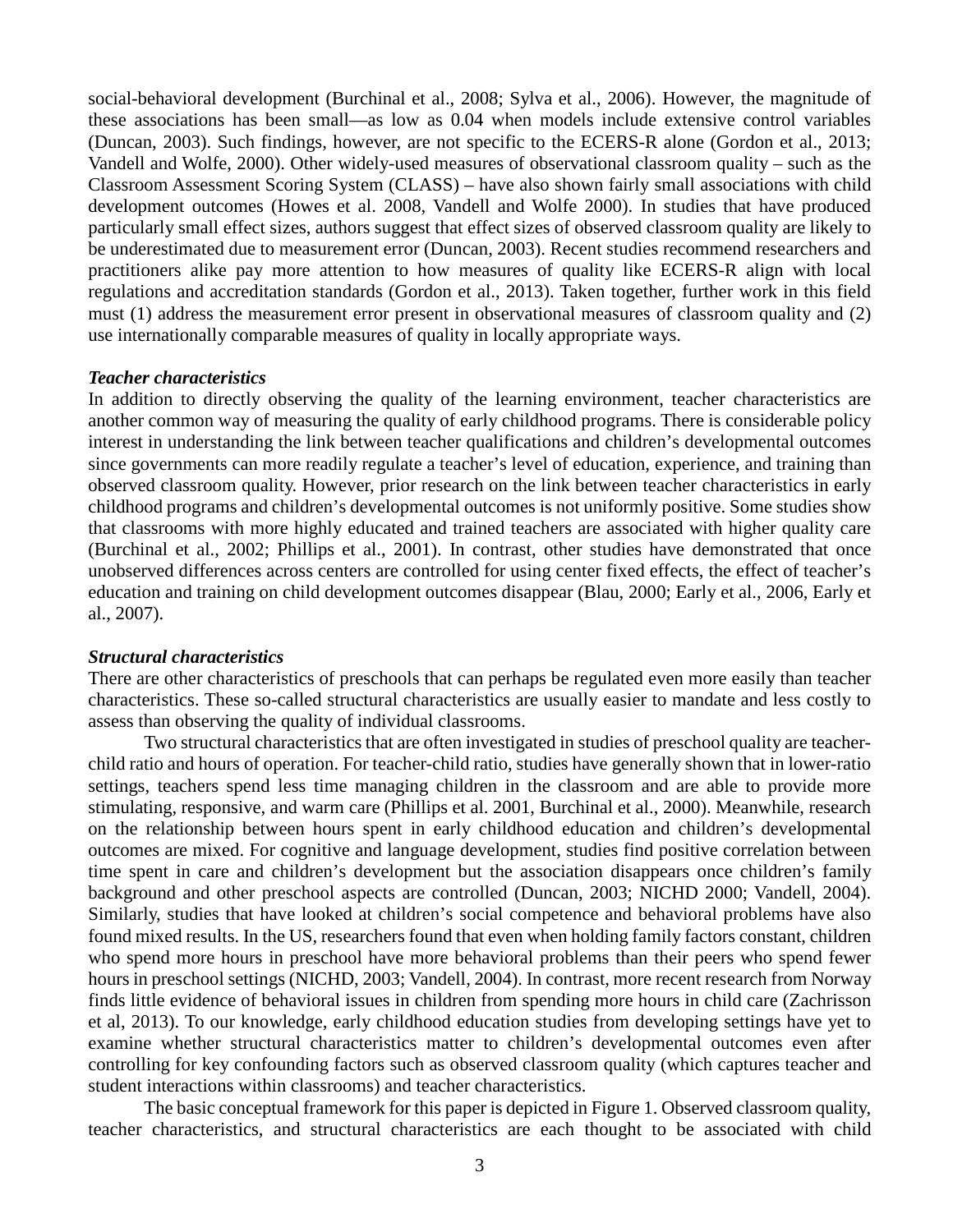development when family and child characteristics are controlled for. Based on this conceptual framework, this study examines the differential associations between the three aspects of preschool quality and children's developmental outcomes, and their relative importance.

<<Insert Figure 1 here>>

This study addresses several limitations in the prior literature on the relationship between the quality of early childhood programs and children's outcomes. First, we correct for possible measurement error in observational measures of classroom quality using an instrumental variable approach. Second, we contrast items in the ECERS-R with Indonesia's national quality standards for early childhood education to propose an alternative measure of classroom quality that is more locally-relevant. Third, we contribute to the literature on the link between teacher and structural aspects of preschool quality and early developmental outcomes, which remains understudied in resource-constrained contexts.

# **Indonesian context**

 $\overline{a}$ 

Several types of early childhood services exist in Indonesia; they serve different purposes and are administered by different ministries. Table 1 summarises the key features of some of these programs: <<Insert Table 1 here>>

Among the many existing types of early childhood programs in Indonesia, kindergartens and playgroups focus on providing education directly to children. Generally, playgroups emphasise learning through play while kindergartens help prepare students for primary school (Hasan, Hyson and Chang, 2013). Given the focus on early childhood education in this study, we analyse quality and child outcomes in kindergartens (both *Kindergarten* and *Islamic kindergarten*) and playgroups.

In recent years, the government of Indonesia has prioritised early childhood education and development. The national standard for ECED was developed by the Ministry of Education and Culture in 2009 to ensure overall quality in early childhood programs across the country.<sup>[7](#page-4-0)</sup> Key areas of the national standard included teacher qualifications such as a higher education degree for teachers and a demonstration of a wide range of professional competencies in teaching young children, which would require significant experience in the classroom. The Indonesia ECED standard also defines policies on structural aspects of early childhood centers, such as class size and duration. Although these teacher and structural policies have been in place since 2009, little is known about whether they are adhered to and whether they actually help promote child development outcomes.

As the government of Indonesia moves to expand and improve early childhood education programs across the country, there is immense interest among policymakers for evidence on whether classroom quality, teacher qualifications, and other structural characteristics do in fact support positive developmental outcomes for children. Thus, this study focuses on the following three research questions in the context of 303 poor villages in Indonesia:

- (1) Does observed classroom quality of early childhood education programs predict children's developmental outcomes?
- (2) Do teacher education, experience, and training predict children's developmental outcomes in early childhood programs?
- (3) Do structural characteristics—student-to-staff ratio and hours of operation—predict children's developmental outcomes?

<span id="page-4-0"></span> $^7$  As of late 2014 these standards have been updated. However, at the time data for this study was being collected, the 2009 version of the Indonesia standards were in effect. These are the standards described in this section.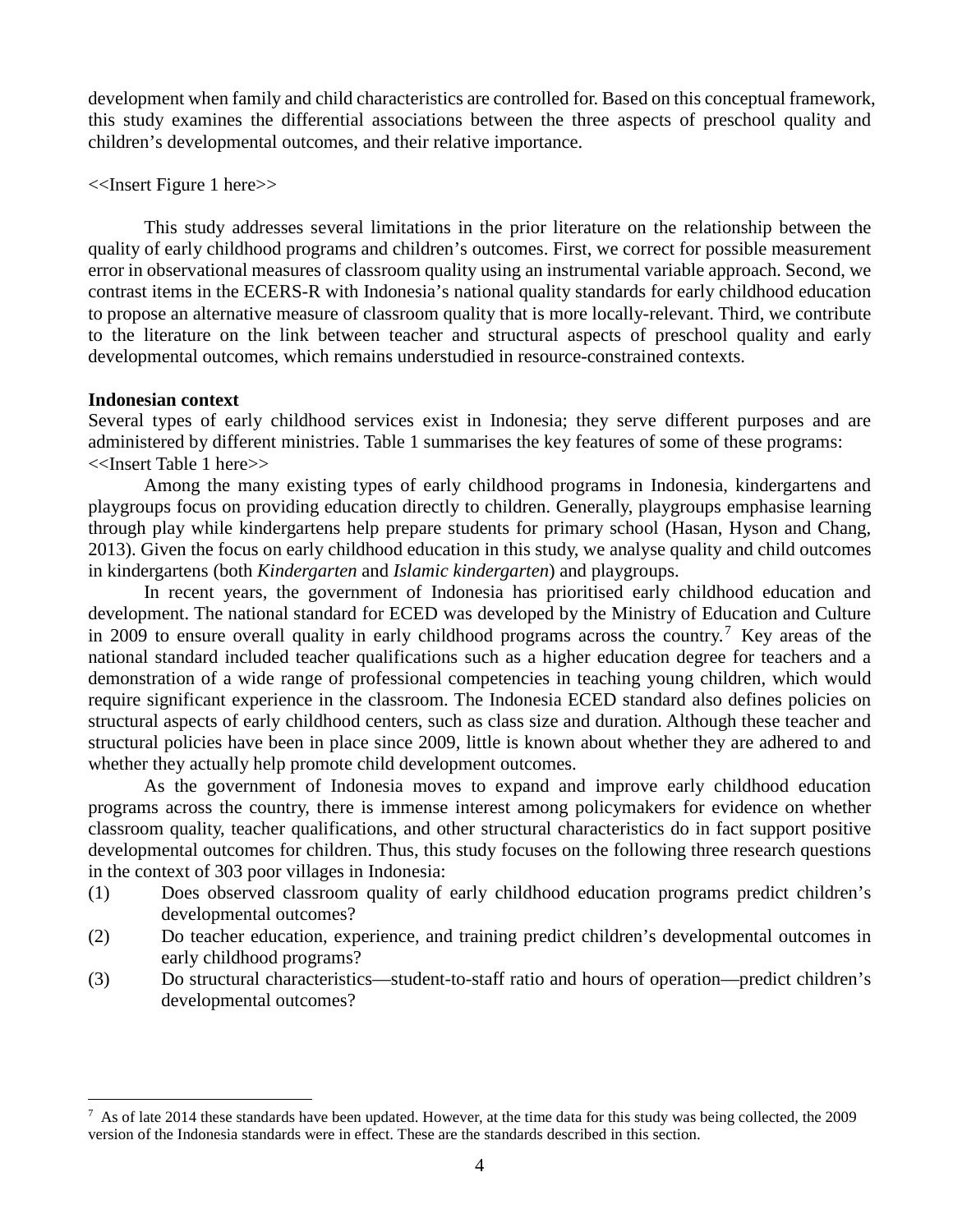# **Data and Measures**

# *Data*

Data for this analysis were collected in 2013 as part of an impact evaluation of the Indonesia ECED Project (see Pradhan et al. 2013 for detailed study protocol). The Indonesia ECED Project aimed to improve poor children's access to ECED services and enhance children's school readiness. Through the project, participating villages created playgroups (hereafter referred to as *project playgroups*) and received training for teachers in these playgroups. As part of the project evaluation, data on children enrolled in project playgroups as well as their peers living in the same village attending other types of early childhood programs (i.e., kindergartens, Islamic kindergartens, and non-project playgroups) were collected.

The quality of 578 early childhood programs—located in 303 poor villages across 9 districts was observed. In total the development outcomes of over 7,900 children attending these centers were measured.

# *Measures*

# *Early Development Instrument (EDI)*

The key dependent variables of interest are children's developmental outcomes measured using the Early Development Instrument (EDI), which has been shown to be a valid and reliable measure of child development internationally (Ip et al., 2013; Janus et al., 2011; Janus et al., 2007; Janus and Offord, 2007; Brinkman et al., 2013). The EDI is comprised of five domains: physical health and well-being, social competence, emotional maturity, language and cognitive skills, and communication skills and general knowledge. Each domain is scored from 1 (low) to 10 (high). A teacher in the early childhood education center in which the child was enrolled completed the child's EDI. The EDI was adapted and translated for use in the Indonesia ECED Project by the authors and members of the research team. Descriptive statistics of the EDI, along with child covariates, are shown in Table 2.

<<Insert Table 2 here>>

Both girls and boys are equally represented across kindergartens and playgroups. Children attending kindergarten are slightly older (mean age of 5 years) than those enrolled in playgroups (mean age of 4 years). The highest level of education attained by mothers of children in the sample are similar across all types of preschools with about 40% having completed elementary school or less, followed by junior and senior high (about 25% each), and higher education (less than 10%).

## *Observed preschool quality*

One of the main predictor variables is the quality of early childhood programs as measured by ECERS-R. The instrument has good test-retest reliability, high inter-rater reliability (Clifford et al., 2010), and many studies have demonstrated its predictive validity (Burchinal et al., 2008; Montes et al., 2005; Peisner-Feinberg et al., 2001). Each center was assessed by two raters on a seven-point Likert scale, which ranges from inadequate (1), minimal (3), good (5) to excellent (7). Seven subscales make up the ECERS-R and the total ECERS-R is the average score of the subscales. Descriptive statistics of the ECERS-R are shown in Table 3. [8](#page-5-0)

# <<Insert Table 3 here>>

 $\overline{a}$ 

On average, preschools in Indonesia score slightly under 3 (minimal) on the ECERS-R. However, when we look across a number of other studies that have carried out an assessment of pre-school

<span id="page-5-0"></span> $8\,$  It is important to note that while the range of the ECERS-R only goes from 1 to 7 – the differences in quality between a 3 and a 5 are substantial.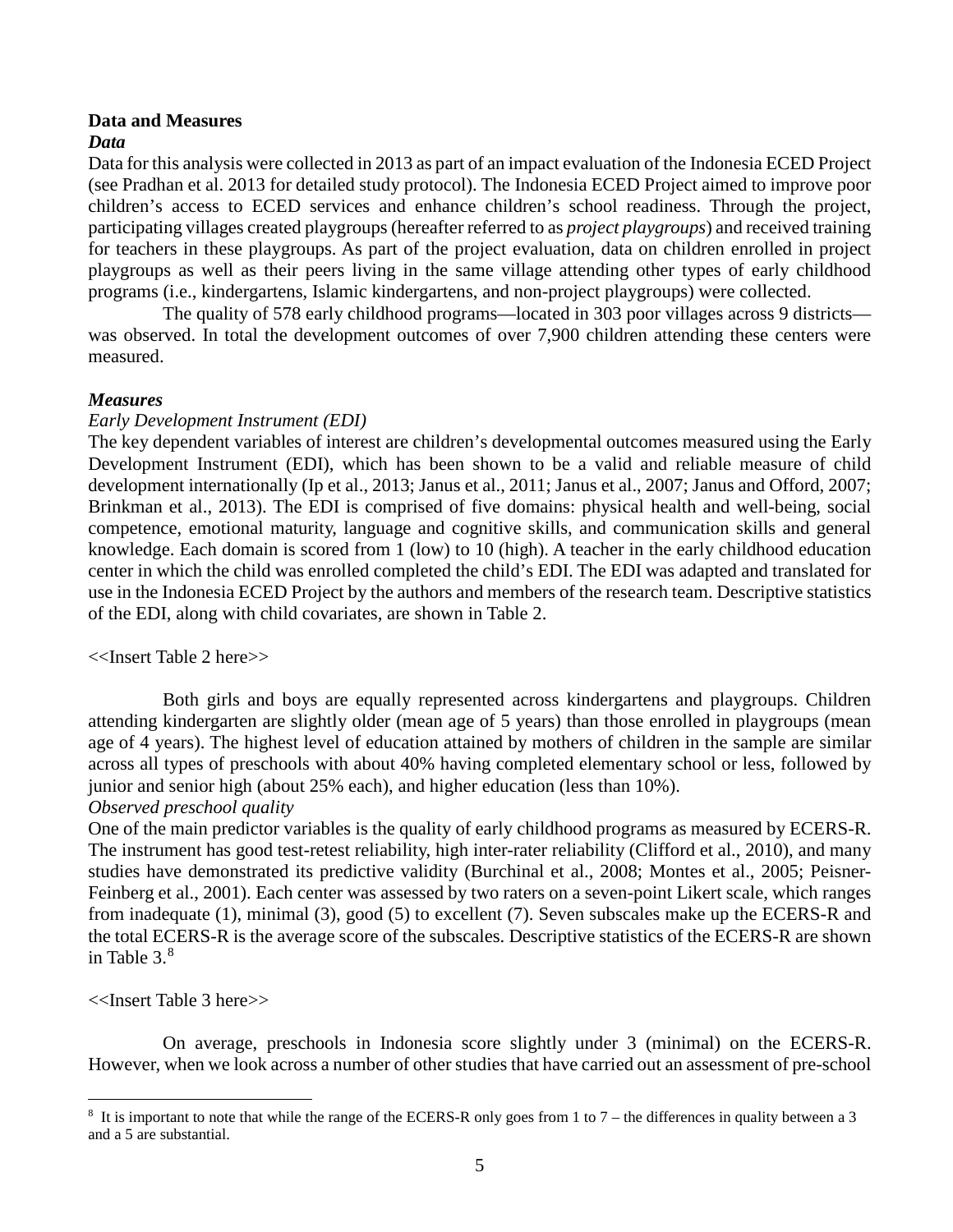quality using ECERS-R, we find that services in rural Indonesia are not unique in their inability to score well (see Figure 2). Even services in Sweden or parts of Canada do not score above a 5 (good) on this scale on average. This suggests that the ECERS-R sets a high bar for excellence.

# <<Insert Figure 2 here>>

As noted earlier, recent work in this field highlights the need for researchers and practitioners alike to pay more attention to how measures of quality like ECERS-R align with local regulations and accreditation standards (Gordon et al., 2013). In an effort to align the ECERS-R data with the reality of the Indonesian context, we turn to the Indonesian national standard for ECED as an alternative way to look at quality. Using textual analysis, we compared ECERS-R to Indonesia's national standard and find 28 out of 43 ECERS-R items discussed in the national standard (see Table 4). Based on this crosswalk of ECERS-R items to Indonesia's standards, we calculate the mean ECERS-R score using only the 28 items that were found to be common between ECERS-R and the national standard; we call this alternative measure of quality the "Indonesia standard." The mean and standard deviation of this alternative measure is presented in Table 5. Thus, our study examines the relationship between observed classroom quality and child development outcomes using two measures: the total ECERS-R score and the Indonesia standard.

<<Insert Table 4 & Table 5 here>>

# *Teacher and structural characteristics*

 $\overline{a}$ 

Teacher characteristics are averaged at the center level. They are constructed using the information of teachers who were present on the day of the ECERS-R assessment. These teachers completed the student's EDI but may not necessarily be the child's classroom teacher. Each teacher variable is created by dividing the number of teachers in a center with a particular characteristic by the total number of teachers observed in that center on that day. In our sample, between 1 and 7 teachers were observed in each center. Thus, teacher characteristics in our analysis are continuous variables that measure the average teacher characteristics at the center-level. In addition, student-to-staff ratio and hours of operation per week are included to account for structural characteristics in our models.

Summary statistics of teacher and structural characteristics are described in Table 3. A larger proportion of teachers in kindergartens (64.8% and 48.1%) had post-secondary education than those in playgroups (27.3% and 23.3%). Similarly, teachers in kindergartens had more years of teaching than teachers in playgroups. Teachers were also asked to report on their past experience. Their responses fell in the following categories; ECED teacher experience (they had been teachers in kindergartens or playgroups before); ECED non-teacher experience (they had worked in other early childhood programs like village health services (*Posyandu*), family planning, or a woman's group); or had no prior ECED experience. About a third of teachers in the sample did not have any prior ECED experience. Finally, teachers were asked about their training since one of the key features of the Indonesia ECED Project was provision of training to teachers. The training under the project emphasised interactive learning, demonstrations, and role-play to become effective instructors for young children. The project training was 200 hours, which was considerably longer than training typically offered by accredited teacher training programs in Indonesia at the time.

The total sample consists of 578 early childhood education centers with observations on child development outcomes for over 8,300 children.<sup>[9](#page-6-0)</sup> We have missing data on teacher and structural characteristics of the centers, which reduces our analytic sample size to 566 centers. This results in usable

<span id="page-6-0"></span><sup>9</sup> The sample size for each EDI domain is slightly different. N=8,348 for physical health, 8,317 for social competence, 8,306 for emotional maturity, 8,319 for language and cognitive development, and 8,345 for communication and general knowledge.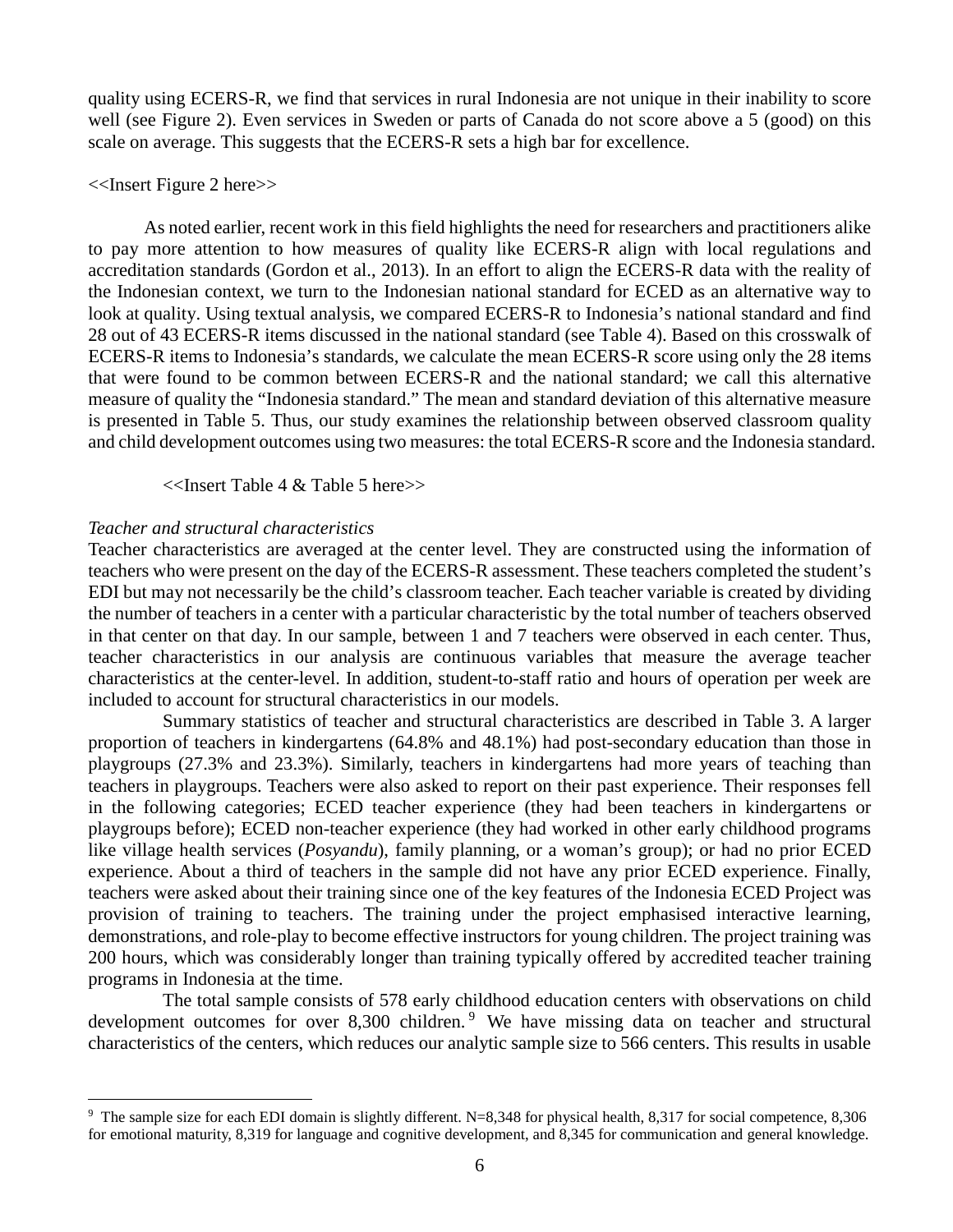data on child development outcomes for 7,946 children.<sup>[10](#page-7-0)</sup>

#### **Empirical strategy**

We examine the differential associations between the three aspects of preschool quality and children's developmental outcomes while controlling for child, center, and district characteristics using Model 1 as follows:

 $Y_{ijk} = \beta_0 + \beta_1 Q_{jk} + \alpha_2 T_{jk} + \alpha_3 C_{jk} + \alpha_4 X_{ijk} + \alpha_4 S_{jk} + \nu_k + u_{ijk}$  (1) where  $Y_{ijk}$  is the developmental outcome (one of the EDI domains) for child *i* enrolled in center *j* located in district *k*. First, by adding  $Q_{jk}$ , the mean ECERS-R score of center *j* in district *k*, we study whether ECERS-R predicts children's developmental outcomes. Second, we add average teacher characteristics  $(T_{ik})$  at the center level in district k to equation 1 in order to examine whether teacher characteristics predict child development outcomes, over and above observed classroom quality. Third, we include center-level variables in district  $k$  ( $C_{ik}$ ) to examine whether other structural characteristics (i.e., studentto-staff ratio and hours of operation per week) predict child development outcomes. As control variables of child and center characteristics,  $X_{ijk}$  represents a vector of observable child characteristics for child *i*, in center *j* located in district *k* and  $S_{jk}$  is a dummy variable indicating the type of early childhood service (1=kindergarten/Islamic kindergarten, 0=project/non-project playgroup) provided in center *j* in district *k*. District characteristics are controlled for using district-specific unobserved variables (using district fixed effects) embedded in  $v_k$  and the error term is  $u_{ijk}$ .

In Model 2, we use an instrumental variable approach to correct for possible measurement errors in our score of observational classroom quality. Such quality ratings are subject to measurement error as they involve judgment on the part of each observer. Measurement error increases the noise in the quality variable leading to a downwards bias in the estimated correlations between the quality and child development outcomes.<sup>[11](#page-7-1)</sup> To correct for this potential bias, we exploit the fact that two observers rated each center independently. Under this assumption, we can apply an instrumental variable approach where one observer's rating serves as an instrument for the rating of the other observer for the same center. This corrects for the downward bias due to measurement error.<sup>[12](#page-7-2)</sup> Thus instead of using this average ECERS-R score as we have done in equations 1 to 3, we use the first rater's score  $Q_j^1$ , as an instrument for the second rater's score  $Q_i^2$ , in a 2 Stage Least Squares (2SLS) model as follows:

First stage regression:

$$
Q_{jk}^2 = \alpha_0 + \alpha_1 Q_{jk}^1 + \alpha_2 T_{jk} + \alpha_3 C_{jk} + \alpha_4 X_{ijk} + \alpha_4 S_{jk} + \nu_k + u_{ijk}
$$
 (2.1)  
Second stage regression:

$$
Y_{ijk} = \gamma_0 + \gamma_1 \tilde{Q}_{jk}^2 + \gamma_2 T_{jk} + \gamma_3 C_{jk} + \gamma_4 X_{ijk} + \gamma_4 S_{jk} + \nu_k + \varepsilon_{ijk}
$$
(2.2)

Finally, in Model 3, we re-estimate the instrumental variable approach from Model 2 using the Indonesia standard instead of the total ECERS-R score to examine whether a more locally-relevant measure of observed classroom quality improves estimates of the association between quality and child outcomes.

#### **Ethical considerations**

 $\overline{a}$ 

This study complied with all local ethical and permission requirements prevailing at the time it was conducted. Survey studies conducted in Indonesia do not require ethics approval. As such, neither the Ministry of National Education (MoNE) nor the World Bank required formal ethics approval for this study. Despite this the research team in collaboration with MoNE and the survey firm undertook several measures to ensure that participants in the survey were aware that their participation in the study was

<span id="page-7-0"></span><sup>&</sup>lt;sup>10</sup> Sample size for each EDI domain also varies for these 566 centers, going up to N=7,984 for emotional maturity.

<span id="page-7-1"></span><sup>&</sup>lt;sup>11</sup> Please see the discussion on classical errors in independent variables on pages 295-296 in Wooldridge (2002).

<span id="page-7-2"></span> $12$  Note that this strategy corrects for bias due to measurement error, not due to endogeneity of the quality ratings. The parameter estimates should still be interpreted as correlations, not as causal effects of quality.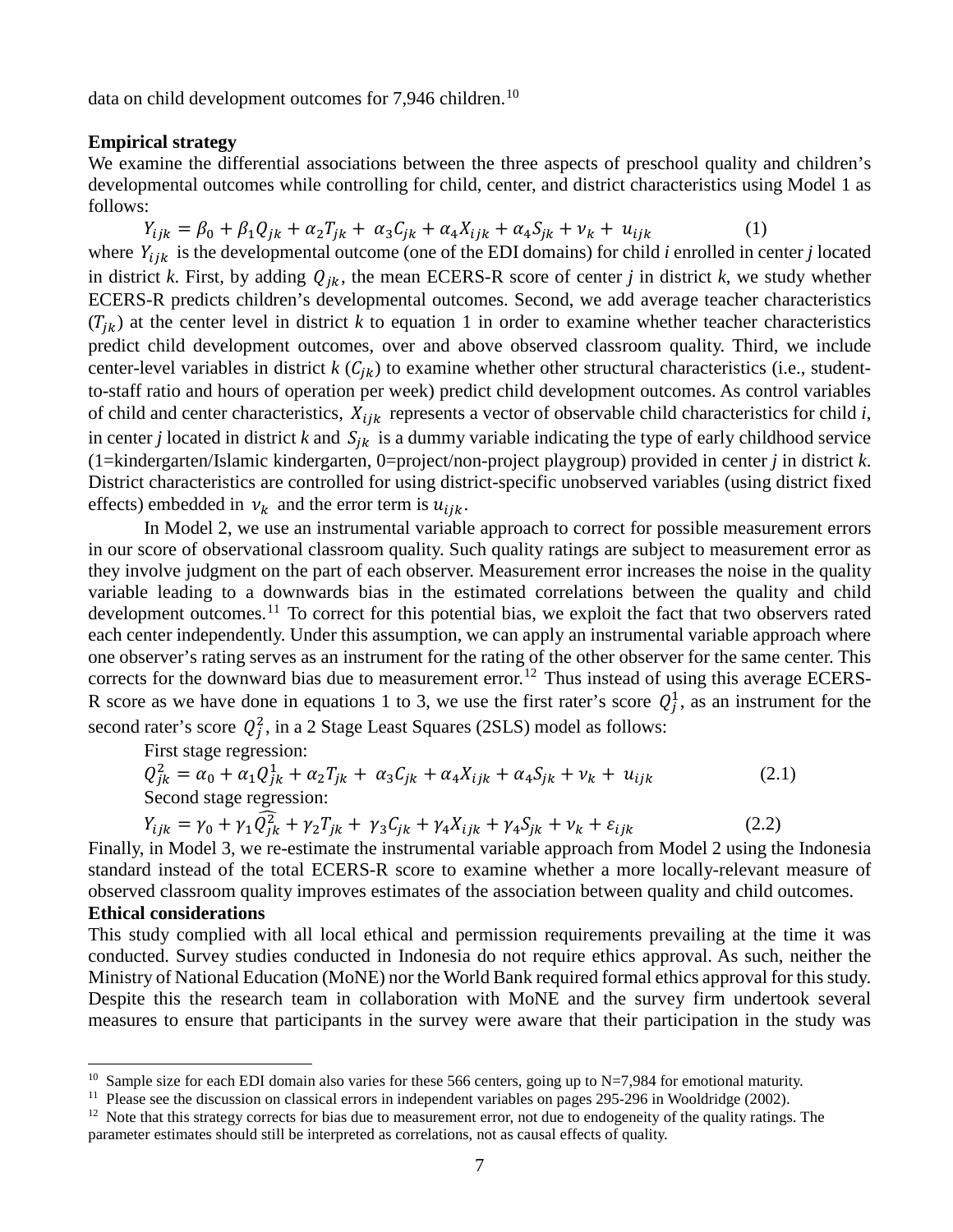voluntary and that data collected would be analysed anonymously. In addition, the survey firm operated with a letter of approval from the MoNE (Directorate General of Non-Formal and Informal Education). The MoNE then issued a letter to each survey district education office requesting the survey firm's permission to conduct the survey over a specified time period. The survey firm showed this letter to the district education office, which in turn issued a permit letter to the survey team, which could be presented to the village and dusun offices to gain permission to survey in these areas.

#### **Results**

Tables 6 through 10 present the unstandardised (raw EDI scores) regression results of the three models. Each table shows the outputs for a different EDI domain and each column presents the results from a separate model. Below, we organise our results around observed classroom quality (ECERS-R and Indonesia standard), aggregate teacher characteristics, and structural characteristics.

## *Observed classroom quality*

The OLS results in Model 1 indicate that there are few considerable associations between observed classroom quality (ECERS-R) and child development outcomes, which is similar to the findings in Gordon et al. (20[13](#page-8-0)) and Sylva et al. (2006).<sup>13</sup> It seems that one of the limitations of observational measures of classroom quality is that its effect size is likely to be underestimated due to measurement error. As a result, we attempt to correct for measurement error to yield more precise estimates of observed classroom quality on children's developmental outcomes in the following models.

The results in Model 2 suggest that using an instrumental variables approach produces stronger associations between ECERS-R and EDI. Compared to Model 1, Model 2 shows that a one-unit increase in ECERS-R is associated with a 0.107 unit increase in the physical health and well-being domain, holding all else constant. Similarly, the coefficient of ECERS-R is 0.111 for social competence, while controlling for all other variables. For other domains the same pattern is observed, although the correlations are not statistically significant at the conventional levels.

Finally, results in Model 3 show that using a measure of observed classroom quality that aligns with the local context (in this case, Indonesia's national standards) yields significant, positive relationships between observed quality and EDI. A one-unit increase in classroom quality is associated with a 0.167 unit increase in children's language and cognitive skills, holding all else constant. Similarly, the coefficient of quality is significant for physical health (0.107 units), social competence (0.121 units), and communication and general knowledge (0.133 units).

## *Teacher characteristics*

 $\overline{a}$ 

For teacher characteristics aggregated at the center level, we generally find mixed results across the various models. In terms of teacher's education level, results from Models 1-3 show that increasing the percent of teachers with a secondary or post-secondary degree predicts better EDI scores in social competence and communication and general knowledge, while controlling for all other variables. For example, a 100% increase in teachers with a post-secondary education degree is associated with a 1.073- 1.086 unit increase in social competence, holding all else constant. For both social competence and communication and general knowledge, the coefficient on the percent of teachers with post-secondary education is larger than that of senior secondary education. For the other three EDI domains, we find no significant relationship between increasing the share of teachers with higher levels of education and EDI.

Across the models, we find that increasing the mean years of teaching experience at the center level does not predict higher EDI scores. In fact, for the physical health and well-being domain and the communication and general knowledge domain, an additional year of average teaching experience in a center is associated with a 0.014-0.015 unit decrease (physical health and well-being) or a 0.043-0.045 unit decrease (communication and general knowledge), holding all else constant. In interpreting these results, it is important to keep in mind that these data are aggregated at the center level and do not link specific children to specific teachers.

<span id="page-8-0"></span><sup>&</sup>lt;sup>13</sup> Regression results for Models 1 to 3 with standardized beta coefficients are available upon request.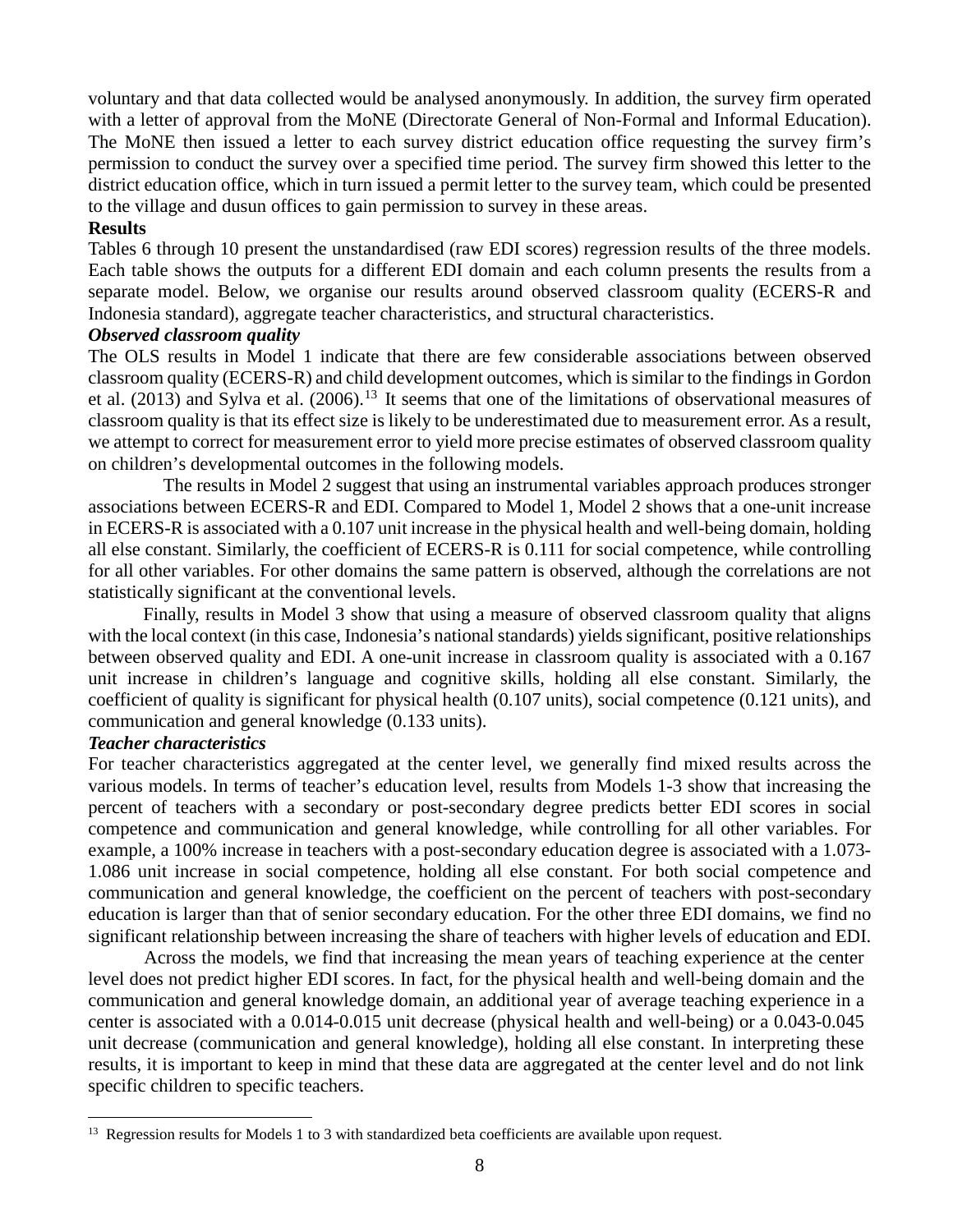For previous experience in ECED, we find null results on children's development. Similarly, we find no significant associations between teachers who have received teacher training and EDI.

# *Structural characteristics*

Over and above aspects of the quality of the learning environment, we find that the quantity of exposure (or dose) of early childhood education is important to children's developmental outcomes in two out of five EDI domains. An additional hour per week of early childhood education is associated with a 0.036- 0.039 unit increase in language and cognitive skills and a 0.027-0.028 unit increase in social competence, controlling for all other variables. In contrast, we find null results for student-to-staff ratio on EDI, except in physical health and well-being.

# **Discussion**

Our study addresses two limitations in the current literature on preschool quality. First, classroom observations of ECED quality are subject to considerable measurement error. We correct for measurement error using an instrumental variable approach (with the first rater's score as an instrument for the second rater's score), which allows us to improve the use of ECERS-R as a predictor of child development outcomes.

Second, studies have not sufficiently addressed how measures of quality like ECERS-R align with local regulations and accreditation standards, particularly in resource-constrained environments. We show that using a subset of the ECERS-R items that correspond with local preschool standards can provide researchers with an alternative measure of classroom quality that aligns closely to the particular context of study. The estimated effect sizes of observational classroom quality for four out of five EDI domains (physical health and well-being, social competence, language and cognitive skills, and communication skills and general knowledge) suggests that observed classroom quality is a modest, reliable predictor of children's developmental outcomes during early childhood in rural Indonesia.

For the most complex model in this study (Model 3), a one s.d. increase in classroom quality related to a 0.071 to 0.082 s.d. increase in children's developmental outcomes. This range of effect sizes appears to be within the range of other empirically rigorous studies that include extensive control variables or use fixed effects, both in the United States and in developing countries. For example, large-scale studies from the United States have effect sizes ranging from 0.04 (Duncan, 2003) to 0.18 (Peisner-Feinberg et al., 2001) on children's language and cognitive skills. For socio-emotional skills, prior studies report effect sizes as small as 0.02 in the U.S. (Peisner-Feinberg et al., 2001) to as large as 0.13 in the U.K. (Sylva et al., 2006). Meanwhile, an East African study reports an effect size as large as 0.15 on children's cognitive skills but the positive relationship is reported only for high-quality Madrasa centers and not for other community preschools (Malmberg et al., 2011). A study from Ecuador, which uses CLASS instead of ECERS-R, shows similar relationships between classroom quality and children's learning outcomes with effect sizes ranging from 0.06 to 0.13 s.d.

Compared to previous studies on preschool quality from developing contexts, our regression analyses introduced an extensive set of controls to adjust for potential biases that might lead to inconsistent estimates of observational classroom quality. Thus, our study confirms that even with these extensive controls (i.e., child, teacher, structural characteristics with district fixed effects), observed classroom quality is a significant and meaningful positive predictor of child development outcomes.

In addition to observed classroom quality, teacher's education is a significant predictor of children's social competence as well as communication and general knowledge. The effect size of teacher's education, particularly post-secondary education, is relatively large and ranges from 0.184-0.264 s.d. in these two EDI domains.

In contrast, mean years of teaching is negatively correlated with physical health and well-being and communication and general knowledge—although the effect sizes are relatively small, ranging from -0.056 to -0.117 s.d. In addition, experience in preschool and receiving teacher training yielded null results. It is important to note, however, that teacher characteristics used in this study are averaged at the centerlevel, which means we cannot attribute student outcomes directly to their teachers. As a result, we interpret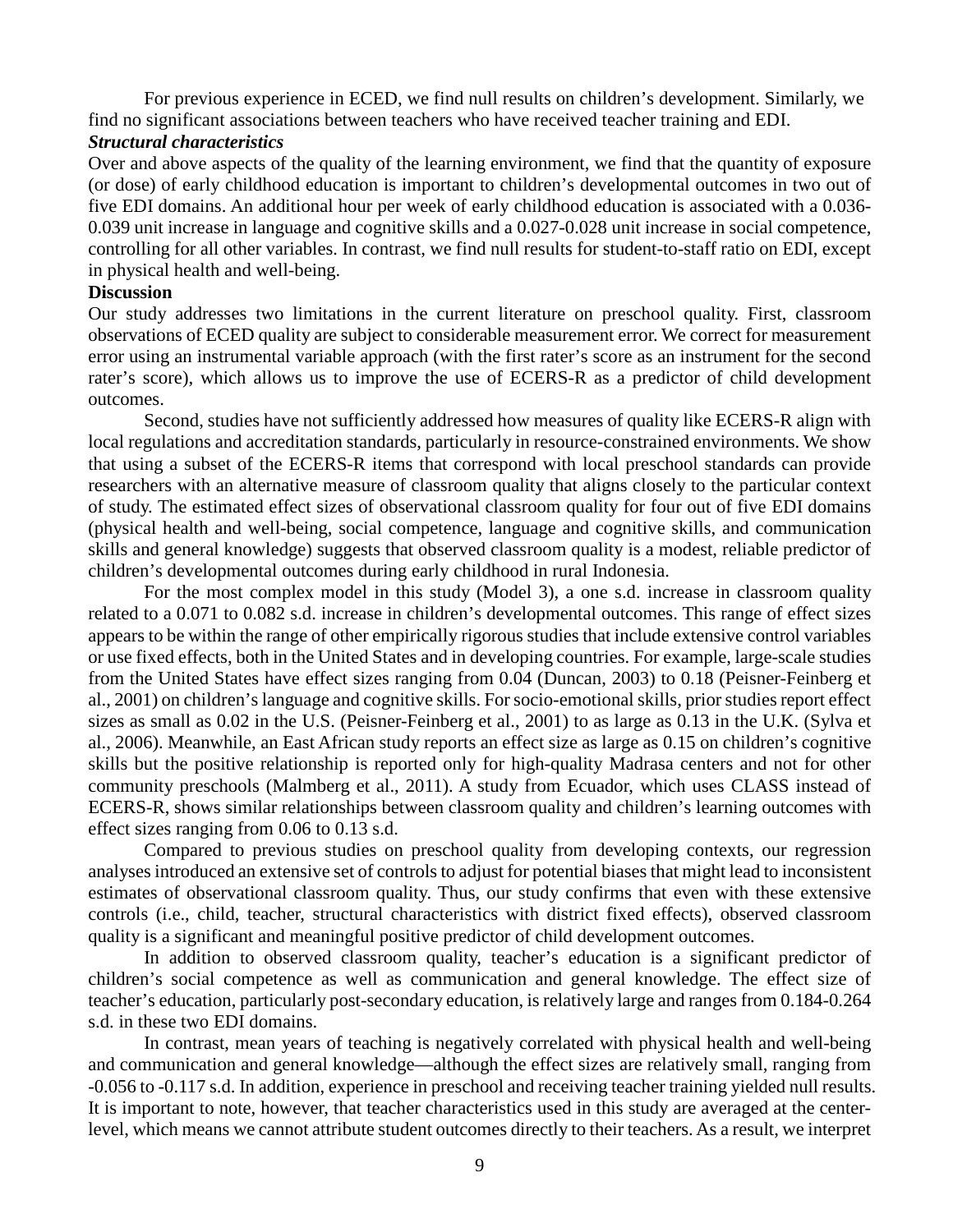the small but negative coefficient on years of teaching and the null results of ECED experience and teacher training as follows: policies focused solely on hiring teachers with more experience and training will be insufficient to improve children's development in rural Indonesia. Rather, policies must address the quality of professional development activities for teachers in order to ensure the effectiveness of early childhood education programs. Our mixed findings on teacher characteristics are not surprising given that prior studies on teacher qualification have also shown mixed evidence in relation to children's developmental outcomes. The few studies that have successfully produced statistically significant results often employ a value-added model (Hanushek and Rivkin, 2006).

Finally, our analysis suggests that the quantity of exposure to early childhood education also matters. On average, children enrolled in more hours of early childhood programs in rural Indonesia scored higher on the EDI, when controlling for various child, teacher, and structural characteristics. Although previous studies examining the relationship between duration of preschool and child development outcomes have been mixed (Vandell, 2004), we find a positive association despite the comparatively low dose of early childhood education in rural Indonesia. On average, children in our sample were attending kindergartens or playgroups for 2-3 hours a day for 4-6 days per week. The maximum number of hours in a week was 24 hours, which was only found in 3 kindergartens in the sample. In contrast, studies that have found negative effects of quantity of early care often focus on children who spend a substantial amount of time in care settings (i.e., 45 hours a week) over an extended period (Vandell, 2004). As such, in rural Indonesia—where early childhood programs are relatively low dose—children are likely to benefit from attending somewhat longer hours of playgroups and kindergartens. *Limitations and areas for future work*

There are a few limitations to our study. First, our data on student EDI is likely to have measurement error. The study protocol was to collect the EDI of approximately 15 children in each early childhood education center and that the child's main teacher would fill out the EDI. In practice, however, children in these centers were taken care of by multiple teachers and it was not feasible for the main teacher to fill out the EDI for all sampled children in the center. As a result, a teacher who was familiar with the child's development filled out the EDI questionnaire, but this teacher may or may not have been the child's main teacher.

Second, our teacher level data does not allow us to match teacher observations with student EDI. As a result, the measure of teacher characteristics used in this study is averaged at the center-level, which is a less precise measure of teacher quality than could be derived from matched teacher-student datasets. Future studies of early childhood quality in developing countries could benefit from matched teacherstudent data to improve the estimates of teacher quality and better understand what kinds of qualification of ECED teachers are particularly successful in producing high-level student outcomes.

Another explanation for the mixed results on teacher characteristics may be due to collinearity between measures of teacher qualifications and items on the ECERS-R that focus on teacher behavior in the classroom. It is likely that those with higher levels of education, more experience, and better training tend to provide higher quality care as measured by the items on the ECERS-R, making it difficult to tease apart classroom quality and teacher qualifications.

## **Conclusion**

Our analysis of early childhood education quality in Indonesia makes two important contributions to the literature. First, classroom observations of ECED quality are subject to considerable measurement error. Not correcting for this yields an underestimation of the association between quality and child development outcomes. Correcting for measurement error using an instrumental variable approach (with the first rater's score as an instrument for the second rater's score) allows us to improve the use of ECERS-R as a predictor of child development outcomes.

Second, in countries with a national early childhood education standard, using a subset of the ECERS-R items that correspond with the national standard can provide researchers with an alternative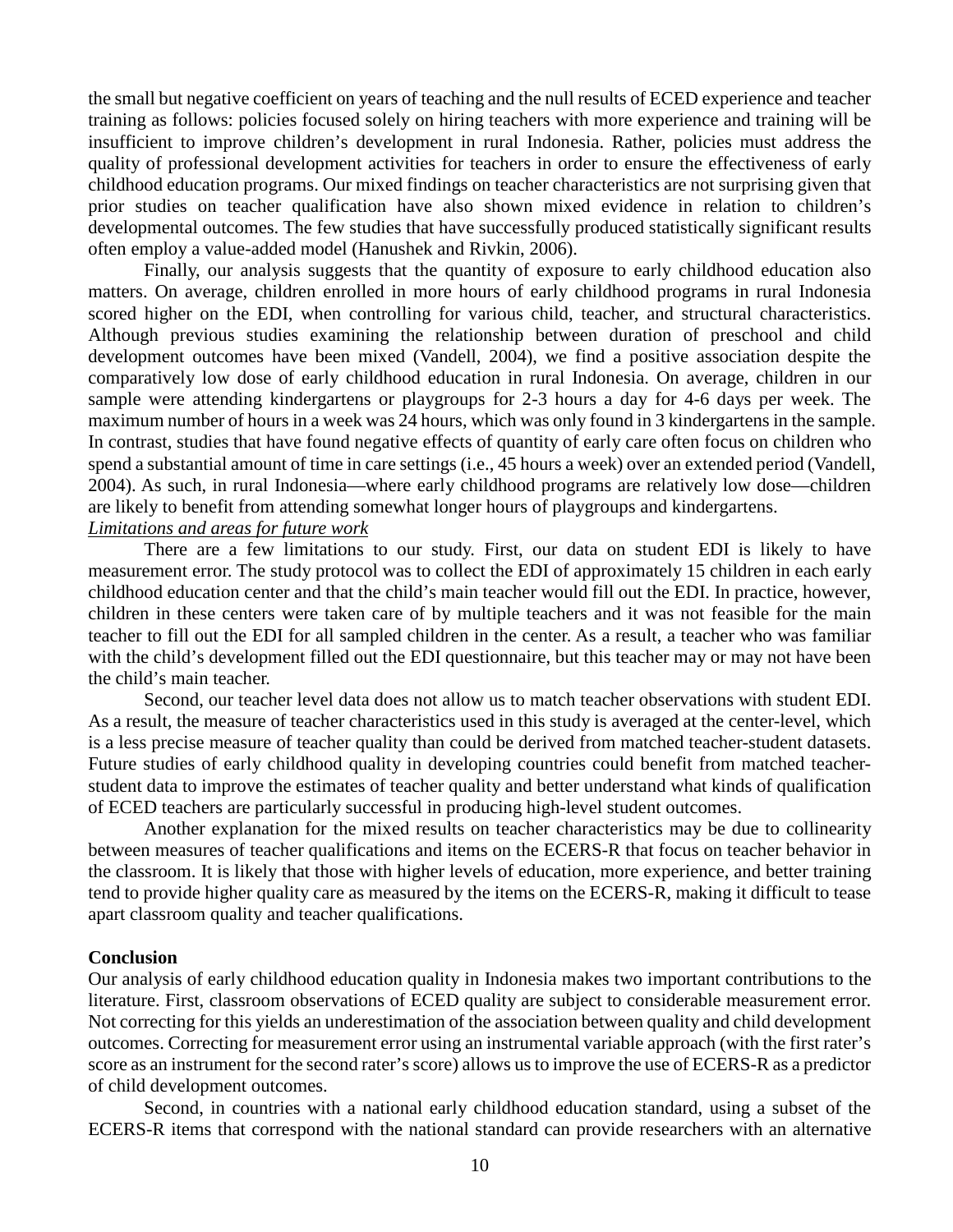measure of classroom quality that aligns closely to the particular context. The estimated effect sizes of observational classroom quality for four out of five EDI domains (physical health, social competence, language and cognitive development, and communication and general knowledge) suggests that observed classroom quality is a modest, reliable predictor of children's developmental outcomes during early childhood in rural Indonesia.

From a policy perspective, our study confirms the importance of investing in high-quality early childhood education programs. As Indonesia considers expanding early childhood education, a necessary first step is to ensure that programs meet existing standards. However, as the country concentrates on raising the quality of services, the standard itself will need to be revised to ensure if early childhood education programs continue to have meaningful impact on children's development.

#### **References**

- Aboud, F.E. 2006. "Evaluation of an early childhood preschool program in rural Bangladesh." *Early Childhood Research Quarterly* 21(1): 46-60. doi:10.1016/j.ecresq.2006.01.008
- Araujo, M. C., Carneiro, P., Cruz-Aguayo, Y., and Schady, N. 2014. *A helping hand? Teacher quality and learning outcomes in kindergarten.* Washington, D.C.: Inter-American Development Bank.
- Barnett, W. S. 1995. "Long-term effects of early childhood programs on cognitive and school outcomes." *The Future of Children* 5(3): 25-50.
- Blau, D. M. 2000. "The production of quality in child-care centers: Another look." *Applied Developmental Science* 4(3): 136-148. doi:10.1207/S1532480XADS0403\_3
- Brinkman, S., Gregory, T., Harris, J., Hart, B., Blackmore, S., and Janus, M. 2013. "Associations between the Early Development Instrument at Age 5 and Reading and Numeracy Skills at Ages 8, 10 and 12: A Prospective Linked Data Study." *Child Indicators Research* 6(4): 695-708. doi: 10.1007/s12187- 013-9189-3
- Burchinal, M., Cryer, D., Clifford, R., and Howes, C. 2002. "Caregiver training and classroom quality in child care centers." *Applied Developmental Science* 6(1): 2-11. doi:10.1207/S1532480XADS0601\_01
- Burchinal, M., Howes, C., Pianta, R., Bryant, D., Early, D., Clifford, R., and Barbarin, O. 2008. "Predicting child outcomes at the end of kindergarten from the quality of pre-kindergarten teacher– child interactions and instruction." *Applied Developmental Science* 12(3): 140-153. doi:10.1080/10888690802199418
- Burchinal, M. R., Roberts, J. E., Riggins Jr, R., Zeisel, S. A., Neebe, E., and Bryant, D. 2000. "Relating quality of center-based child care to early cognitive and language development longitudinally." *Child Development* 71(2): 339-357.
- Campbell, F. A. and Ramey, C. T. 1994. "Effects of early intervention on intellectual and academic achievement: A follow-up study of children from low-income families." *Child Development* 65(2): 684-698. doi: 10.2307/1131410
- Clifford, R., Reszka, S., and Rossbach, H. 2010. "Reliability and validity of the early childhood environment rating scale." *Working Paper.* Chapel Hill: FPG Child Development Institute, University of North Carolina.
- Duncan, G. J. 2003. "Modeling the impacts of child care quality on children's preschool cognitive development." *Child Development* 74(5): 1454-1475. doi:10.1111/1467-8624.00617
- Duncan, G. J. and Magnuson, K. 2013. "Investing in preschool programs." *The Journal of Economic Perspectives: A Journal of the American Economic Association* 27(2): 109.
- Early, D. M., Bryant, D. M., Pianta, R. C., Clifford, R. M., Burchinal, M. R., Ritchie, S., ... and Barbarin, O. 2006. "Are teachers' education, major, and credentials related to classroom quality and children's academic gains in pre-kindergarten?" *Early Childhood Research Quarterly* 21(2): 174-195.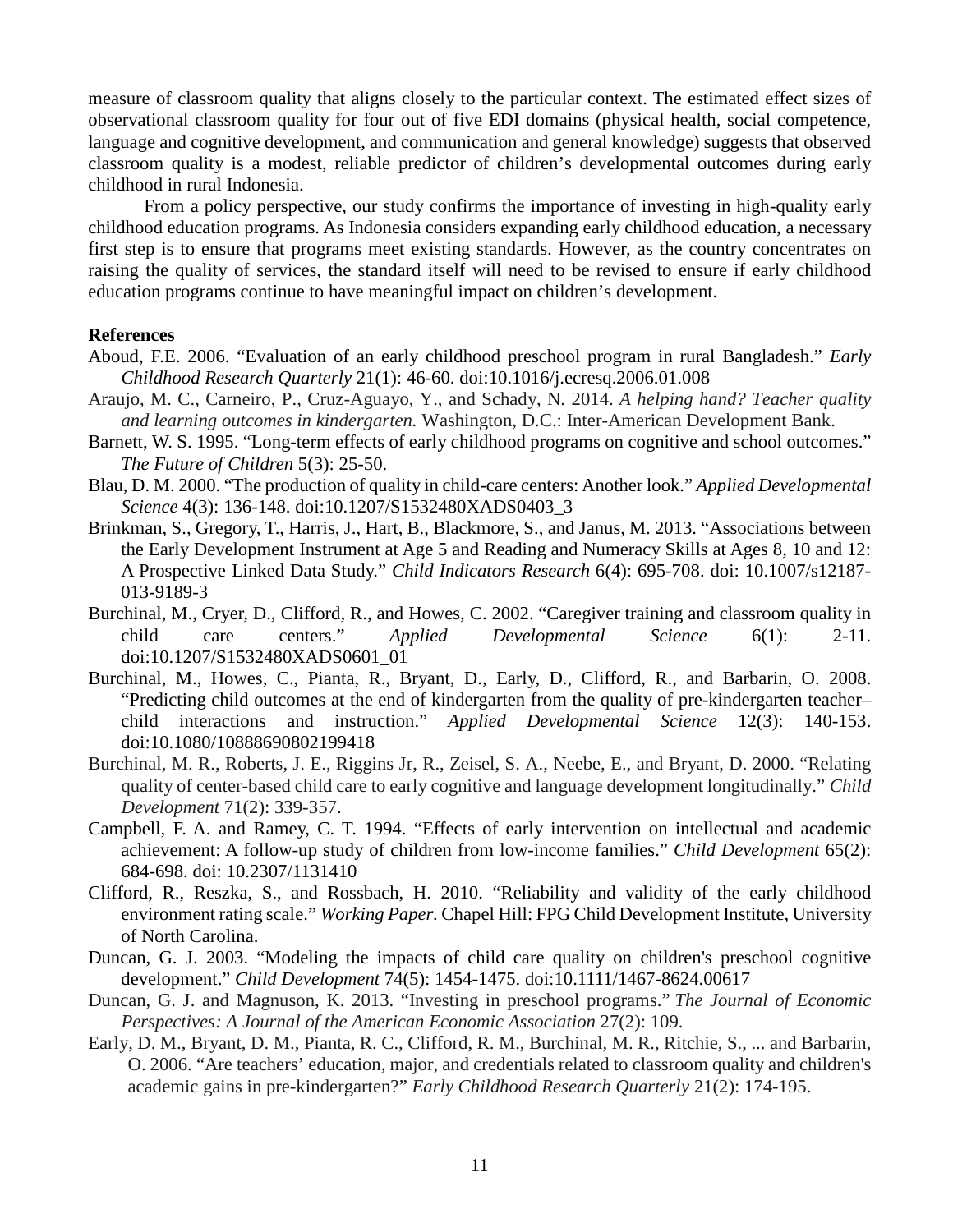- Early, D. M., Maxwell, K. L., Burchinal, M., Alva, S., Bender, R. H., Bryant, D., ... and Zill, N. 2007. "Teachers' education, classroom quality, and young children's academic skills: Results from seven studies of preschool programs." *Child development* 78(2): 558-580.
- Engle, P. L., Fernald, L. C., Alderman, H., Behrman, J., O'Gara, C., Yousafzai, A., ... and Global Child Development Steering Group. 2011. "Strategies for reducing inequalities and improving developmental outcomes for young children in low-income and middle-income countries." *The Lancet* 378(9799): 1339-1353.
- Esposito, Y. L., Rosemberg, F., de Andrade, D.F., Gimenes, N., and Unbehaum, S. 2010. *An overview of the study: Early Childhood Education in Brazil. A qualitative and quantitative assessment.* Fundação Carlos Chagas, Brazilian Ministry of Education, and the Inter-American Development Bank.
- Glewwe, P. and Kremer, M. 2006. "Schools, teachers, and education outcomes in developing countries." *Handbook of the Economics of Education* 2: 945-1017.
- Goelman, H., Forer, B., Kershaw, P., Doherty, G., Lero, D., and LaGrange, A. 2006. "Towards a predictive model of quality in Canadian child care centers." *Early Childhood Research Quarterly* 21(3): 280-295.
- Gordon, R. A., Fujimoto, K., Kaestner, R., Korenman, S., and Abner, K. 2013. "An assessment of the validity of the ECERS-R with implications for measures of child care quality and relations to child development." *Developmental psychology* 49(1): 146. doi: 10.1037/a0027899
- Hanushek, E. A. 2003. "The Failure of Input‐based Schooling Policies." *The economic journal* 113(485): F64-F98. doi: 10.1111/1468-0297.00099
- Hanushek, E. A. and Rivkin, S. G. 2006. "Teacher quality." *Handbook of the Economics of Education* 2: 1051-1078.
- Harms, T., Clifford, R. M., and Cryer, D. 2005. *Early Childhood Environment Rating Scale - Revised Edition*. New York: Teachers College Press.
- Hasan, A., Hyson, M., and Chang, M. (Eds.). 2013. *Early Childhood Education and Development in Poor Villages of Indoensia: Strong Foundations, Later Success.* Washington DC: World Bank.
- Howes, C., Burchinal, M., Pianta, R., Bryant, D., Early, D., Clifford, R., and Barbarin, O. 2008. "Ready to learn? Children's pre-academic achievement in pre-kindergarten programs." *Early Childhood Research Quarterly* 23(1): 27-50.
- Ip, P., Li, S. L., Rao, N., Ng, S. S. N., Lau, W. W. S., and Chow, C. B. 2013. "Validation study of the Chinese Early Development Instrument (CEDI)." *BMC Pediatrics* 13(1): 146. doi: 10.1186/1471- 2431-13-146
- Janus, M., Brinkman, S., and Duku, E. 2011. "Validity and psychometric properties of the Early Development Instrument in Canada, Australia, United States and Jamaica." *Social Indicators Research* 103(2): 283-297. doi: 10.1007/s11205-011-9846-1
- Janus, M., Brinkman, S., and Duku, E. 2007. *The EDI Handbook*. Ontario Canada: McMaster University Press.
- Janus, M. and Offord, D. 2007. "Development and psychometric properties of the Early Development Instrument (EDI): A measure of children's school readiness." *Canadian Journal of Behavioural Science* 39: 1-22.
- Liang, X., Zhang, Y., and Fu, Y. 2013. *Early childhood education in Yunnan: Challenge and opportunities.* Washington, D.C.: World Bank Group.
- Magnuson, K. A., Ruhm, C., and Waldfogel, J. 2007. "Does prekindergarten improve school preparation and performance?" *Economics of Education Review* 26(1): 33-51. doi: 10.1016/j.econedurev.2005.09.008
- Malmberg, K. A., Mwaura, P., and Sylva, K. 2011. "Effects of a preschool intervention on cognitive development among East-African preschool children: A flexibly time-coded growth model." *Early Childhood Research Quarterly* 26(1): 124-133. doi: 10.1016/j.ecresq.2010.04.003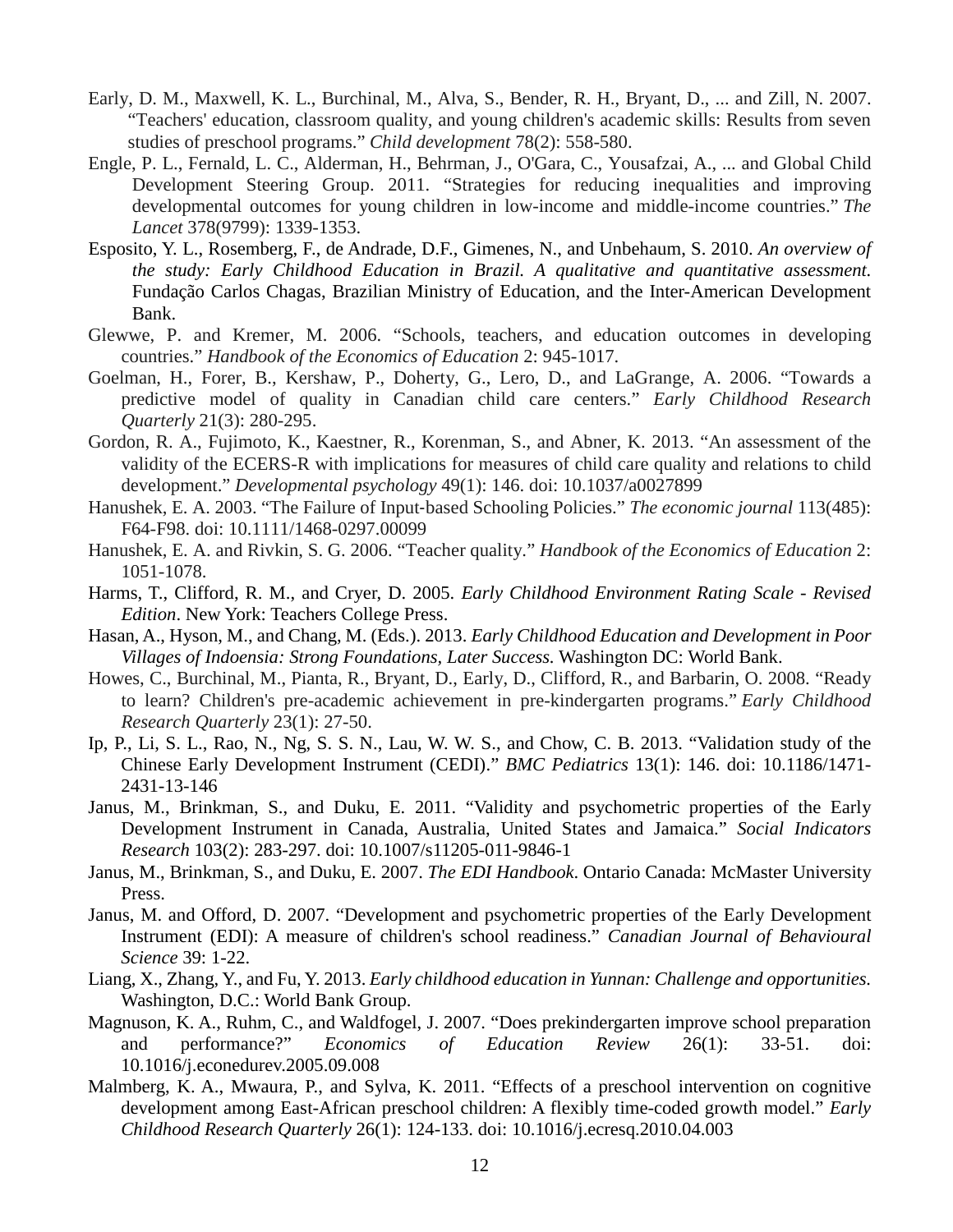- Mashburn, A. J., Pianta, R. C., Hamre, B. K., Downer, J. T., Barbarin, O. A., Bryant, D., ... and Howes, C. 2008. "Measures of classroom quality in prekindergarten and children's development of academic, language, and social skills." *Child Development* 79(3): 732-749.
- Montes, G., Hightower, A. D., Brugger, L., and Moustafa, E. 2005. "Quality child care and socioemotional risk factors: No evidence of diminishing returns for urban children." *Early Childhood Research Quarterly* 20(3): 361-372. doi: 10.1016/j.ecresq.2005.07.006
- National Institute of Child Health and Human Development (NICHD) Early Child Care Research Network. 2000. The relation of child care to cognitive and language development. *Child Development* 71(4): 960-980.
- National Institute of Child Health and Human Development (NICHD) Early Child Care Research Network. 2003. "Does amount of time spent in child care predict socioemotional adjustment during the transition to kindergarten?" *Child Development* 74(4): 976-1005.
- National Institute of Child Health and Human Development (NICHD) Early Child Care Research Network. 2005. "Early Child Care and Children's Development in the Primary Grades: Follow-up Results from the NICHD Study of Early Child Care." *American Educational Research Journal 42*(3): 537-570. doi: 10.2307/3700462
- Peisner-Feinberg, E. S. and Burchinal, M. R. 1997. "Relations Between Preschool Children's Child-Care Experiences and Concurrent Development: The Cost, Quality, and Outcomes Study." *Merrill-Palmer Quarterly* 43(3): 451-477. doi: 10.2307/23093333
- Peisner-Feinberg, E. S., Burchinal, M. R., Clifford, R. M., Culkin, M. L., Howes, C., Kagan, S. L., and Yazejian, N. 2001. "The Relation of Preschool Child-Care Quality to Children's Cognitive and Social Developmental Trajectories through Second Grade." *Child Development* 72(5): 1534-1553. doi: 10.1111/1467-8624.00364
- Phillips, D. A., Mekos, D., Scarr, S., McCartney, K., and Abbott–Shim, M. 2001. "Within and beyond the classroom door: assessing quality in child care centers." *Early Childhood Research Quarterly* 15(4): 475-496. doi: 10.1016/S0885-2006(01)00077-1
- Pradhan, M., Brinkman, S. A., Beatty, A., Maika, A., Satriawan, E., de Ree, J., and Hasan, A. 2013. "Evaluating a community-based early childhood education and development program in Indonesia: study protocol for a pragmatic cluster randomized controlled trial with supplementary matched control group." *Trials*,14 (1), 259. doi:10.1186/1745-6215-14-259
- Rao, N. 2010. "Preschool quality and the development of children from economically disadvantaged families in India." *Early Education and Development* 21(2): 167-185. doi:10.1080/10409281003635770
- Sheridan, S., Giota, J., Han, Y. M., and Kwon, J. Y. 2009. "A cross-cultural study of preschool quality in South Korea and Sweden: ECERS evaluations." *Early Childhood Research Quarterly*, 24(2), 142- 156. doi:10.1016/j.ecresq.2009.03.004
- Sylva, K., Siraj-Blatchford, I., Taggart, B., Sammons, P., Melhuish, E., Elliot, K., and Totsika, V. 2006. "Capturing quality in early childhood through environmental rating scales." *Early Childhood Research Quarterly* 21(1): 76-92. doi: 10.1016/j.ecresq.2006.01.003
- Vandell, D. L., and Wolfe, B. 2000. *Child Care Quality: Does It Matter and Does It Need to Be Improved?*  Washington, D.C.: Department of Health and Human Services.
- Vandell, D. 2004. "Early child care: The known and the unknown." *Merrill-Palmer Quarterly* 50(3): 387- 414.
- Wooldridge, J. 2002. *Introductory Econometrics: Modern Approach, 2nd edition*. Mason, OH: South-Western College Pub.
- Zachrisson, H., Dearing, E., Lekhai, R., and Toppelberg, C. 2013. "Little Evidence That Time in Child Care Causes Externalizing Problems During Early Childhood in Norway." *Child Development* 84(4): 1152-1170.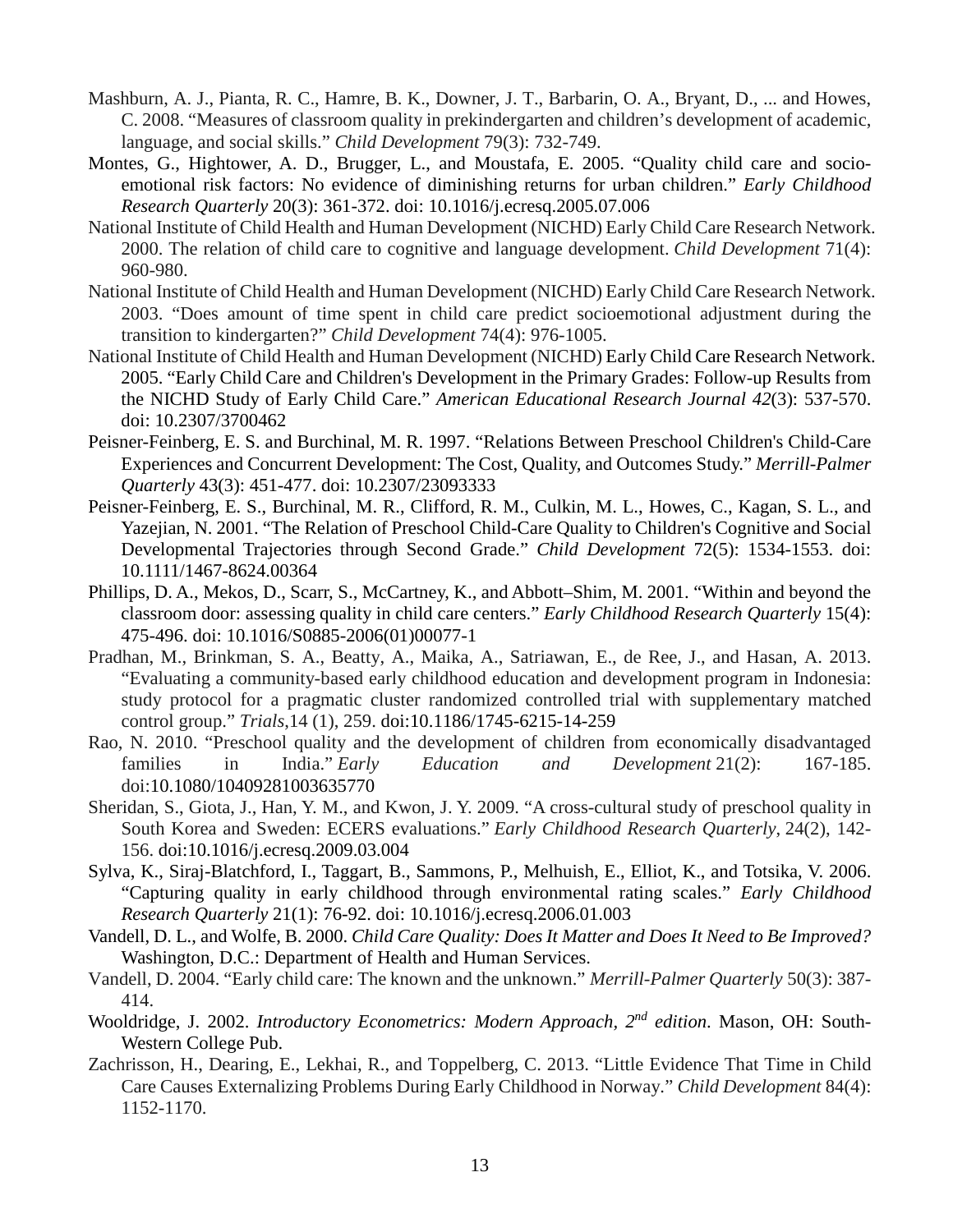Zaslow, M., Halle, T., Martin, L., Cabrera, N., Calkins, J., Pitzer, L., and Margie, N. G. 2006. "Child Outcome Measures in the Study of Child Care Quality." *Evaluation Review* 30(5): 577-610. doi: 10.1177/0193841x06291529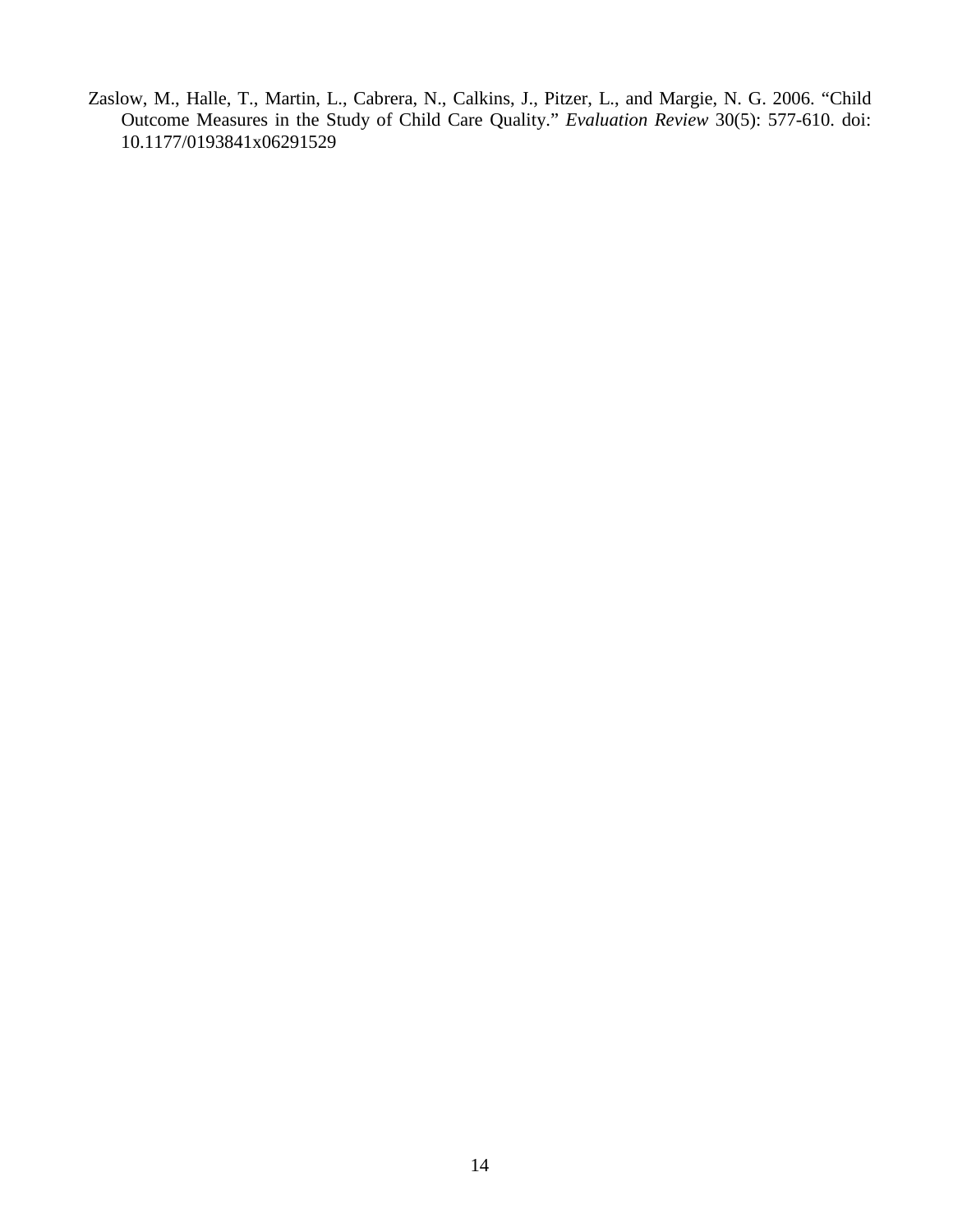Figure 1: Conceptual Framework of Preschool Quality on Child Development

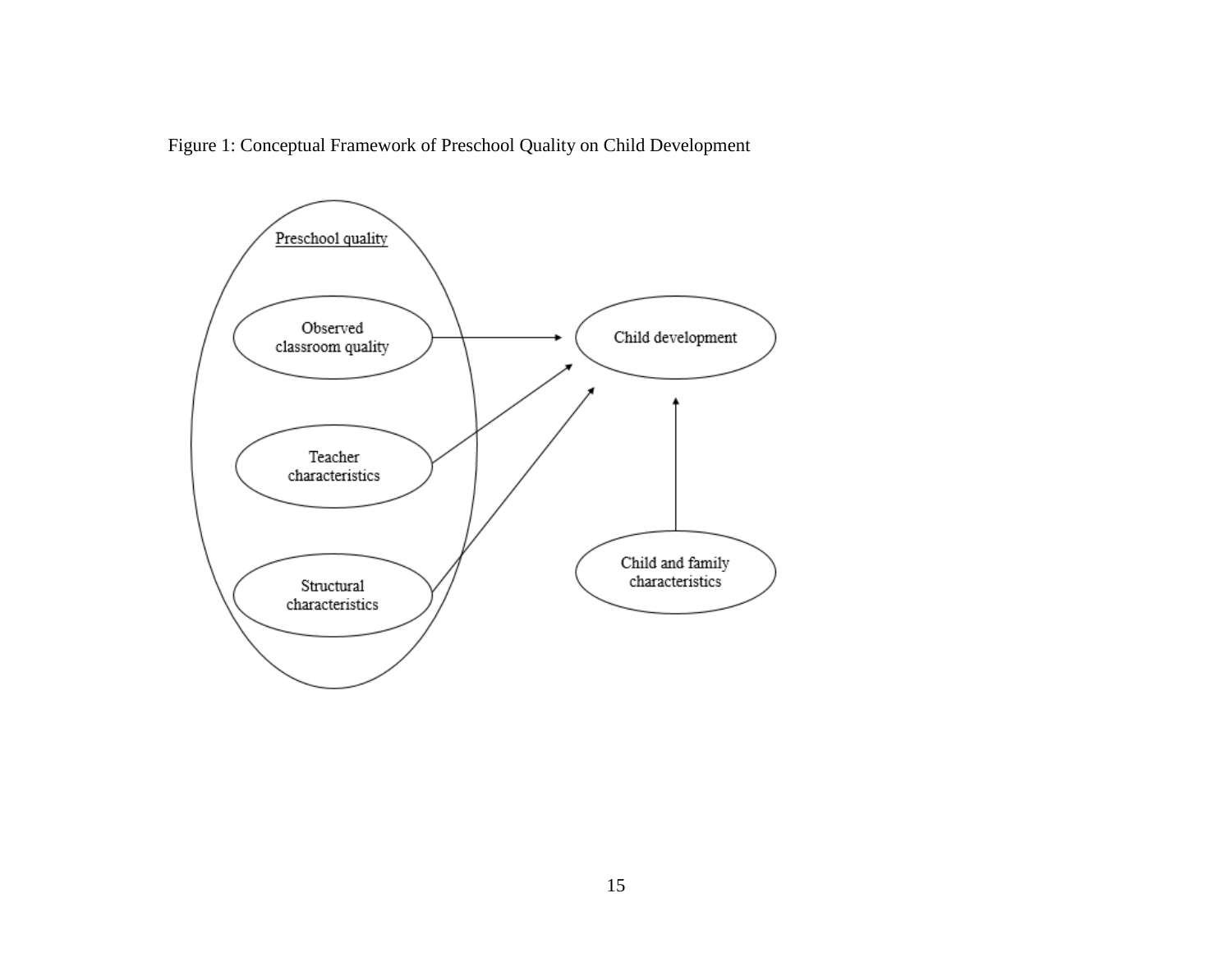| <b>Type</b>                   | Name                           | <b>Responsible Ministry</b>           |
|-------------------------------|--------------------------------|---------------------------------------|
| Pre-primary/Kindergarten      | Kindergarten                   | Ministry of Education and Culture     |
| (typically ages 5-6)          | (Taman Kanak-kanak, TK) &      |                                       |
|                               | Islamic kindergarten           | Ministry of Religious Affairs         |
|                               | (Radhatul Athal, RA)           |                                       |
| Pre-primary/Playgroup         | Playgroup                      | Ministry of Education and Culture     |
| (typically ages 3-5)          | (Kelompok Bermain, KB)         |                                       |
|                               |                                |                                       |
| Care service for children of  | Daycare                        | Ministry of Social Welfare &          |
| working parents               | (Taman Penitipan Anak, TPA)    | Ministry of Education and Culture     |
| service<br>for<br>Health care | Integrated health service unit | Ministry of Health                    |
| children<br>and<br>parenting  | (Posyandu)                     |                                       |
| information for mothers       |                                |                                       |
| Parenting classes for mothers | Toddler family groups          | <b>National Family Planning Board</b> |
|                               | (Bina Keluarga Balita, BKB)    |                                       |

Table 1. Types of early childhood programs in Indonesia

Note: This is a non-exhaustive list to show some of the most common types of early childhood programs in Indonesia. Source: Hasan, Hyson and Chang, 2013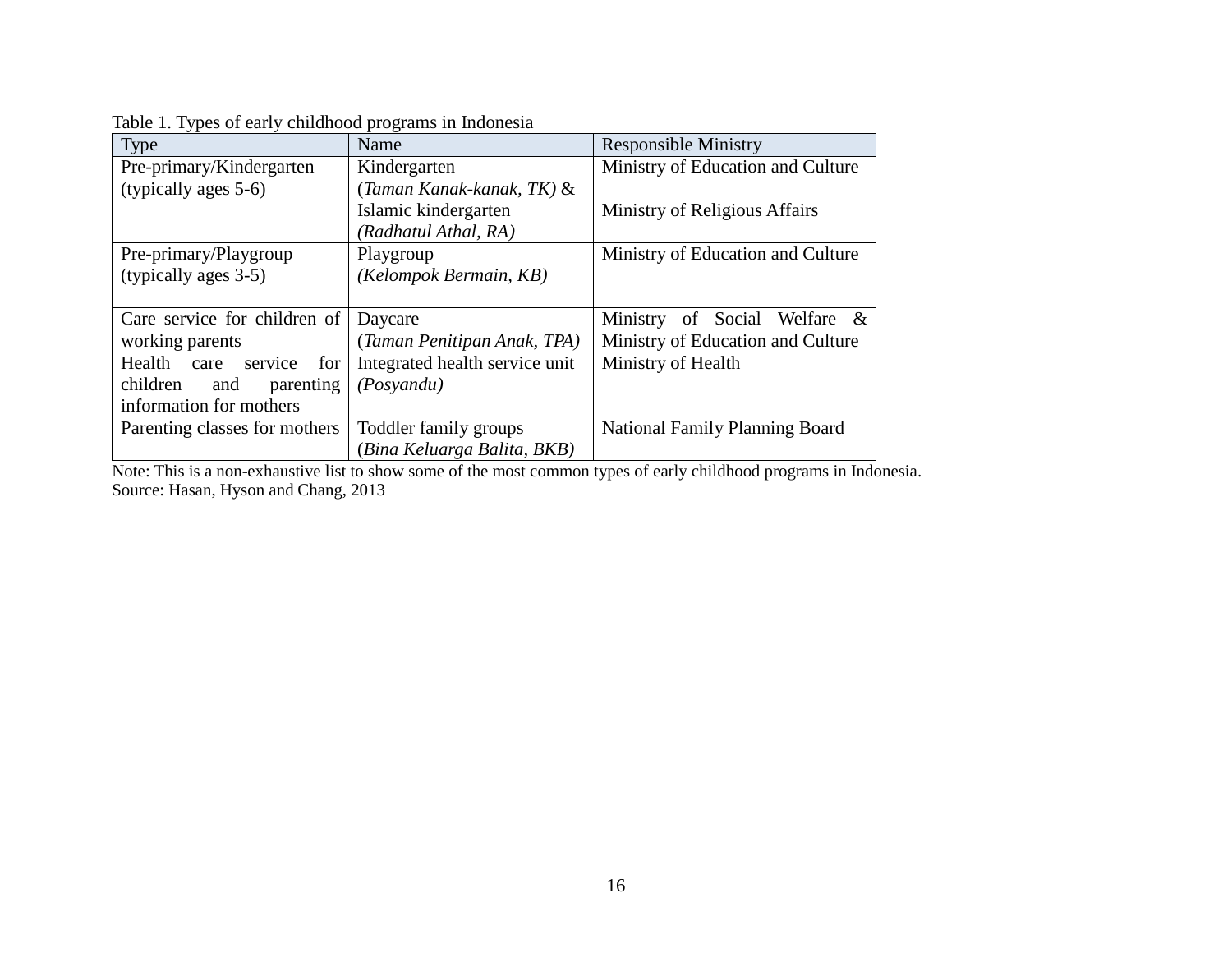|                                        |              |       |       |                      | Non-Project |       |       |                   |       |       |
|----------------------------------------|--------------|-------|-------|----------------------|-------------|-------|-------|-------------------|-------|-------|
|                                        | Kindergarten |       |       | Islamic Kindergarten | Playgroup   |       |       | Project Playgroup | Total |       |
|                                        | Mean         | S.D.  | Mean  | S.D.                 | Mean        | S.D.  | Mean  | S.D.              | Mean  | S.D.  |
| <b>Child development outcomes</b>      |              |       |       |                      |             |       |       |                   |       |       |
| EDI: Physical health & well-being      | 8.234        | 1.375 | 8.228 | 1.430                | 7.927       | 1.498 | 7.996 | 1.478             | 8.101 | 1.442 |
| EDI: Social competence                 | 6.927        | 1.724 | 6.812 | 1.627                | 6.755       | 1.683 | 6.634 | 1.679             | 6.778 | 1.698 |
| EDI: Emotional maturity                | 6.532        | 1.433 | 6.274 | 1.245                | 6.099       | 1.316 | 6.320 | 1.336             | 6.373 | 1.373 |
| EDI: Language & cognitive              | 7.229        | 2.456 | 7.240 | 2.534                | 6.285       | 2.565 | 6.189 | 2.653             | 6.696 | 2.607 |
| EDI: Communication & general knowledge | 6.188        | 2.114 | 6.193 | 1.995                | 6.033       | 2.030 | 5.773 | 2.020             | 6.002 | 2.065 |
| <b>Child characteristics</b>           |              |       |       |                      |             |       |       |                   |       |       |
| Age (years)                            | 5.124        | 0.723 | 5.010 | 0.948                | 4.407       | 1.014 | 4.331 | 1.155             | 4.707 | 1.043 |
| Female $(1=Yes)$                       | 0.504        | 0.500 | 0.520 | 0.500                | 0.513       | 0.500 | 0.500 | 0.500             | 0.505 | 0.500 |
| Special needs $(1 = Yes)$              | 0.038        | 0.192 | 0.056 | 0.229                | 0.023       | 0.151 | 0.037 | 0.190             | 0.038 | 0.190 |
| Mother's highest education level:      |              |       |       |                      |             |       |       |                   |       |       |
| Primary or less                        | 0.378        | 0.485 | 0.410 | 0.492                | 0.408       | 0.492 | 0.430 | 0.495             | 0.405 | 0.491 |
| Junior secondary                       | 0.277        | 0.448 | 0.267 | 0.443                | 0.271       | 0.444 | 0.263 | 0.441             | 0.270 | 0.444 |
| Senior secondary                       | 0.267        | 0.442 | 0.225 | 0.418                | 0.239       | 0.427 | 0.250 | 0.433             | 0.253 | 0.435 |
| Post secondary                         | 0.078        | 0.269 | 0.099 | 0.299                | 0.082       | 0.275 | 0.056 | 0.230             | 0.071 | 0.258 |

# Table 2. Summary statistics of child-level variables by type of ECED

Note: EDI scores range from 1-10. All data are for children who are interviewed while enrolled in the type of center noted in the column heading.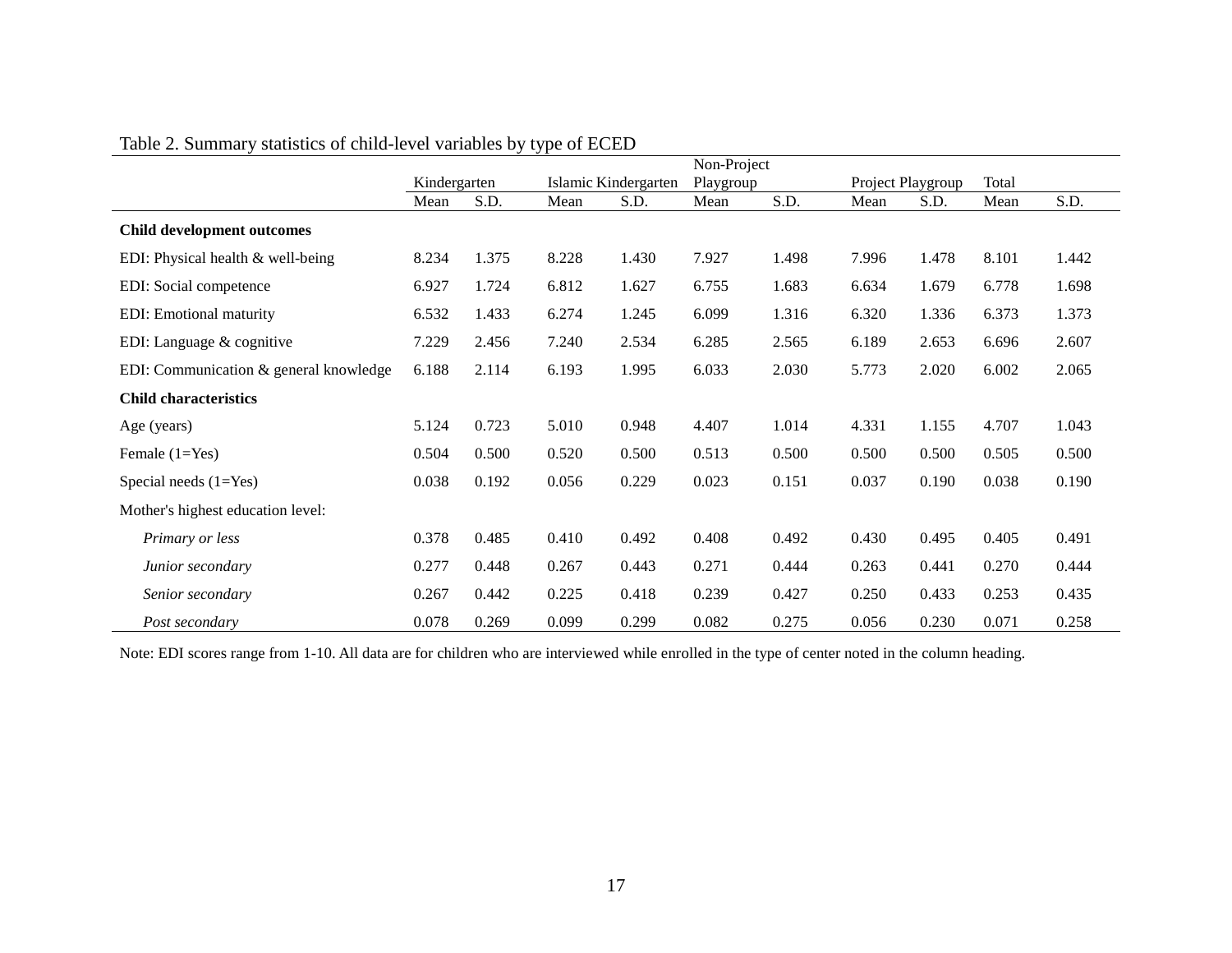|                                                                                                                                                                                                                                                                                                                        | Kindergarten<br>$(N=221)$                                                     |                                                                               | Islamic<br>kindergarten<br>$(N=50)$                                           |                                                                               | Non-project<br>playgroup<br>$(N=70)$                                          |                                                                               | Project<br>playgroup<br>$(N=236)$                                             |                                                                               | Total<br>$(N=578)$                                                                                     |                                                                               |
|------------------------------------------------------------------------------------------------------------------------------------------------------------------------------------------------------------------------------------------------------------------------------------------------------------------------|-------------------------------------------------------------------------------|-------------------------------------------------------------------------------|-------------------------------------------------------------------------------|-------------------------------------------------------------------------------|-------------------------------------------------------------------------------|-------------------------------------------------------------------------------|-------------------------------------------------------------------------------|-------------------------------------------------------------------------------|--------------------------------------------------------------------------------------------------------|-------------------------------------------------------------------------------|
|                                                                                                                                                                                                                                                                                                                        | Mean                                                                          | S.D.                                                                          | Mean                                                                          | S.D.                                                                          | Mean                                                                          | S.D.                                                                          | Mean                                                                          | S.D.                                                                          | Mean                                                                                                   | S.D.                                                                          |
| <b>Observed classroom quality</b>                                                                                                                                                                                                                                                                                      |                                                                               |                                                                               |                                                                               |                                                                               |                                                                               |                                                                               |                                                                               |                                                                               |                                                                                                        |                                                                               |
| ECERS-R: Space & furnishing<br>ECERS-R: Personal care & routine<br>ECERS-R: Language-reasoning<br><b>ECERS-R: Activities</b><br><b>ECERS-R:</b> Interactions<br>ECERS-R: Program structure<br>ECERS-R: Parents & staff<br>ECERS-R: Total (mean) score<br><b>Teacher characteristics</b><br>Highest edu. level: Primary | 2.915<br>2.534<br>3.762<br>2.429<br>4.076<br>2.743<br>2.784<br>3.035<br>0.000 | 1.223<br>1.113<br>1.593<br>0.974<br>1.581<br>1.470<br>0.961<br>1.049<br>0.000 | 2.636<br>2.195<br>3.023<br>1.920<br>3.926<br>2.178<br>2.387<br>2.609<br>0.000 | 0.993<br>0.811<br>1.131<br>0.689<br>1.305<br>1.138<br>0.821<br>0.725<br>0.000 | 2.522<br>2.435<br>3.204<br>2.122<br>3.849<br>2.510<br>2.473<br>2.731<br>0.014 | 1.075<br>0.990<br>1.401<br>0.924<br>1.559<br>1.422<br>1.065<br>0.995<br>0.084 | 3.235<br>2.612<br>3.518<br>2.752<br>4.158<br>2.883<br>2.465<br>3.089<br>0.006 | 1.251<br>1.091<br>1.215<br>0.893<br>1.436<br>1.314<br>0.867<br>0.911<br>0.051 | 2.974<br>2.524<br>3.531<br>2.480<br>4.069<br>2.723<br>2.582<br>2.983<br>$(N=566)$<br>centers)<br>0.004 | 1.223<br>1.070<br>1.404<br>0.951<br>1.498<br>1.387<br>0.938<br>0.974<br>0.044 |
| Highest edu. level: Junior secondary<br>Highest edu. level: Senior secondary<br>Highest edu. level: Post secondary                                                                                                                                                                                                     | 0.005<br>0.347<br>0.648                                                       | 0.067<br>0.402<br>0.403                                                       | 0.017<br>0.502<br>0.481                                                       | 0.084<br>0.393<br>0.402                                                       | 0.029<br>0.684<br>0.273                                                       | 0.145<br>0.392<br>0.388                                                       | 0.019<br>0.742<br>0.233                                                       | 0.090<br>0.342<br>0.328                                                       | 0.014<br>0.563<br>0.419                                                                                | 0.091<br>0.417<br>0.418                                                       |
| Mean years of teaching                                                                                                                                                                                                                                                                                                 | 9.815                                                                         | 6.392                                                                         | 8.249                                                                         | 5.429                                                                         | 5.799                                                                         | 4.372                                                                         | 5.189                                                                         | 2.614                                                                         | 7.300                                                                                                  | 5.273                                                                         |
| Teacher's prior experience is:                                                                                                                                                                                                                                                                                         |                                                                               |                                                                               |                                                                               |                                                                               |                                                                               |                                                                               |                                                                               |                                                                               |                                                                                                        |                                                                               |
| ECED teacher experience<br>ECED teacher & non-teacher exp.<br>ECED non-teacher experience<br>No ECED experience                                                                                                                                                                                                        | 0.425<br>0.142<br>0.171<br>0.262                                              | 0.437<br>0.309<br>0.333<br>0.390                                              | 0.330<br>0.163<br>0.152<br>0.355                                              | 0.422<br>0.324<br>0.269<br>0.414                                              | 0.334<br>0.133<br>0.173<br>0.361                                              | 0.423<br>0.310<br>0.316<br>0.427                                              | 0.245<br>0.132<br>0.318<br>0.304                                              | 0.389<br>0.308<br>0.403<br>0.396                                              | 0.333<br>0.139<br>0.229<br>0.299                                                                       | 0.422<br>0.309<br>0.363<br>0.400                                              |
| Teacher's training is:                                                                                                                                                                                                                                                                                                 |                                                                               |                                                                               |                                                                               |                                                                               |                                                                               |                                                                               |                                                                               |                                                                               |                                                                                                        |                                                                               |
| No training<br>Non-project training<br>100 hours of Project training<br>200 hours of Project training                                                                                                                                                                                                                  | 0.164<br>0.834<br>0.000<br>0.002                                              | 0.317<br>0.317<br>0.000<br>0.022                                              | 0.323<br>0.677<br>0.000<br>0.000                                              | 0.398<br>0.398<br>0.000<br>0.000                                              | 0.144<br>0.856<br>0.000<br>0.000                                              | 0.287<br>0.287<br>0.000<br>0.000                                              | 0.117<br>0.259<br>0.101<br>0.522                                              | 0.255<br>0.347<br>0.265<br>0.412                                              | 0.157<br>0.592<br>0.040<br>0.210                                                                       | 0.303<br>0.433<br>0.175<br>0.366                                              |
| <b>Structural characteristics of center</b>                                                                                                                                                                                                                                                                            |                                                                               |                                                                               |                                                                               |                                                                               |                                                                               |                                                                               |                                                                               |                                                                               |                                                                                                        |                                                                               |
| Student-to-staff ratio                                                                                                                                                                                                                                                                                                 | 12.162                                                                        | 5.788                                                                         | 9.419                                                                         | 5.152                                                                         | 9.182                                                                         | 4.821                                                                         | 10.214                                                                        | 4.383                                                                         | 10.769                                                                                                 | 5.199                                                                         |
| Hours of operation per week                                                                                                                                                                                                                                                                                            | 15.197                                                                        | 2.163                                                                         | 14.790                                                                        | 3.077                                                                         | 11.289                                                                        | 3.810                                                                         | 9.834                                                                         | 3.792                                                                         | 12.508                                                                                                 | 4.063                                                                         |

# Table 3. Summary statistics of center-level variables by type of ECED service

Note: N represents number of centers. ECERS-R scores are the averages of two observers who each rated the same centers at the same time using the stop-score rule. All teacher characteristics are averaged at the center-level and thus, continuous. Each variable is constructed by dividing the # of observed teachers in a center who have the particular characteristic by the total number of observed teachers in that center.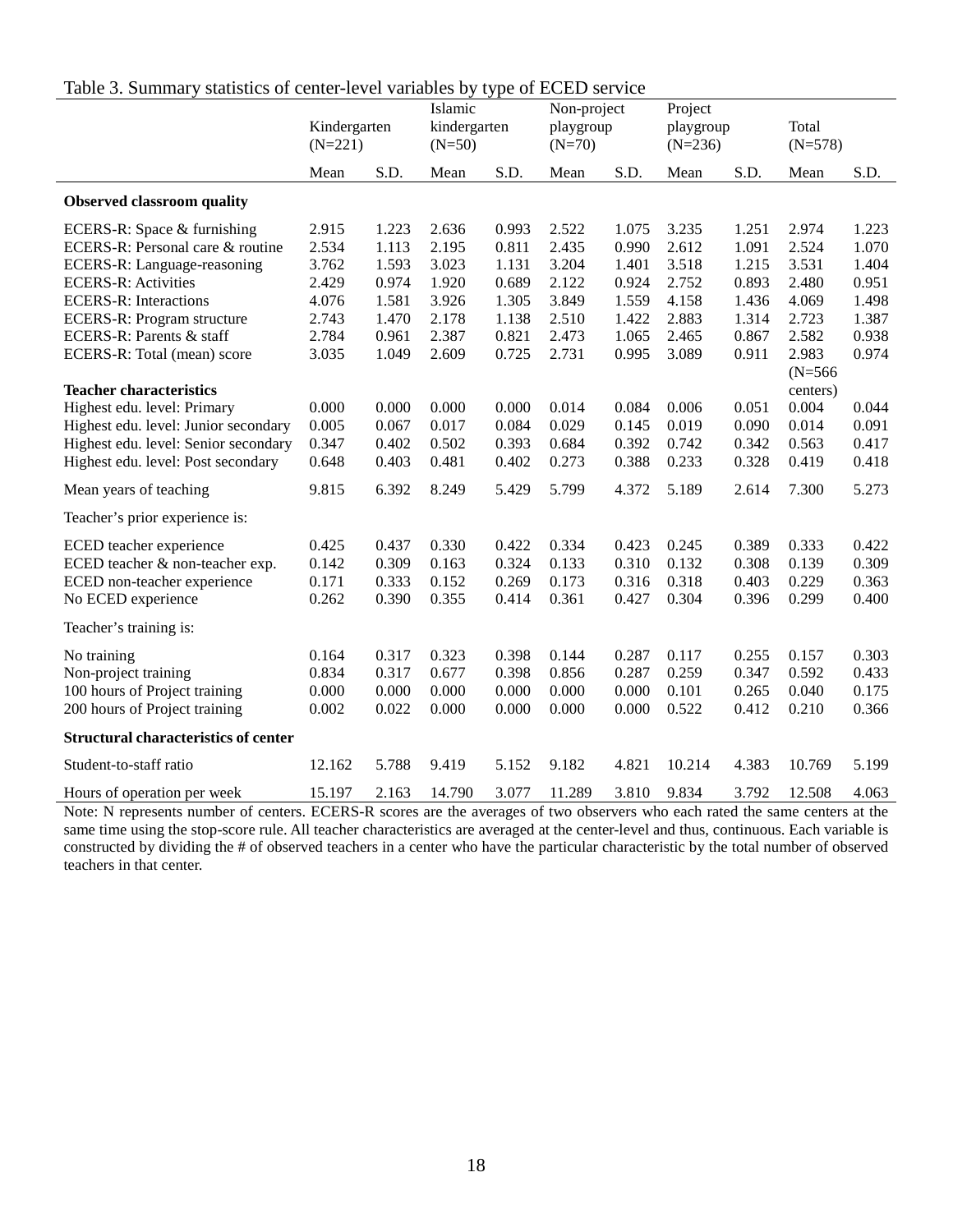

Figure 2: Average ECERS-R across various settings

*N* is the number of classrooms or ECED centers observed

Sources: Authors' calculations for Indonesia, Aboud (2006) for Bangladesh, Esposito et al. (2010) for Brazil, Goelman et al. (2006) for Canada, Liang et al (2013) for Kunming and Beijing, Malmberg et al. (2009) for East Africa, Sheridan et al. (2009) for South Korea and Sweden, Sylva et al. (2009) for United Kingdom.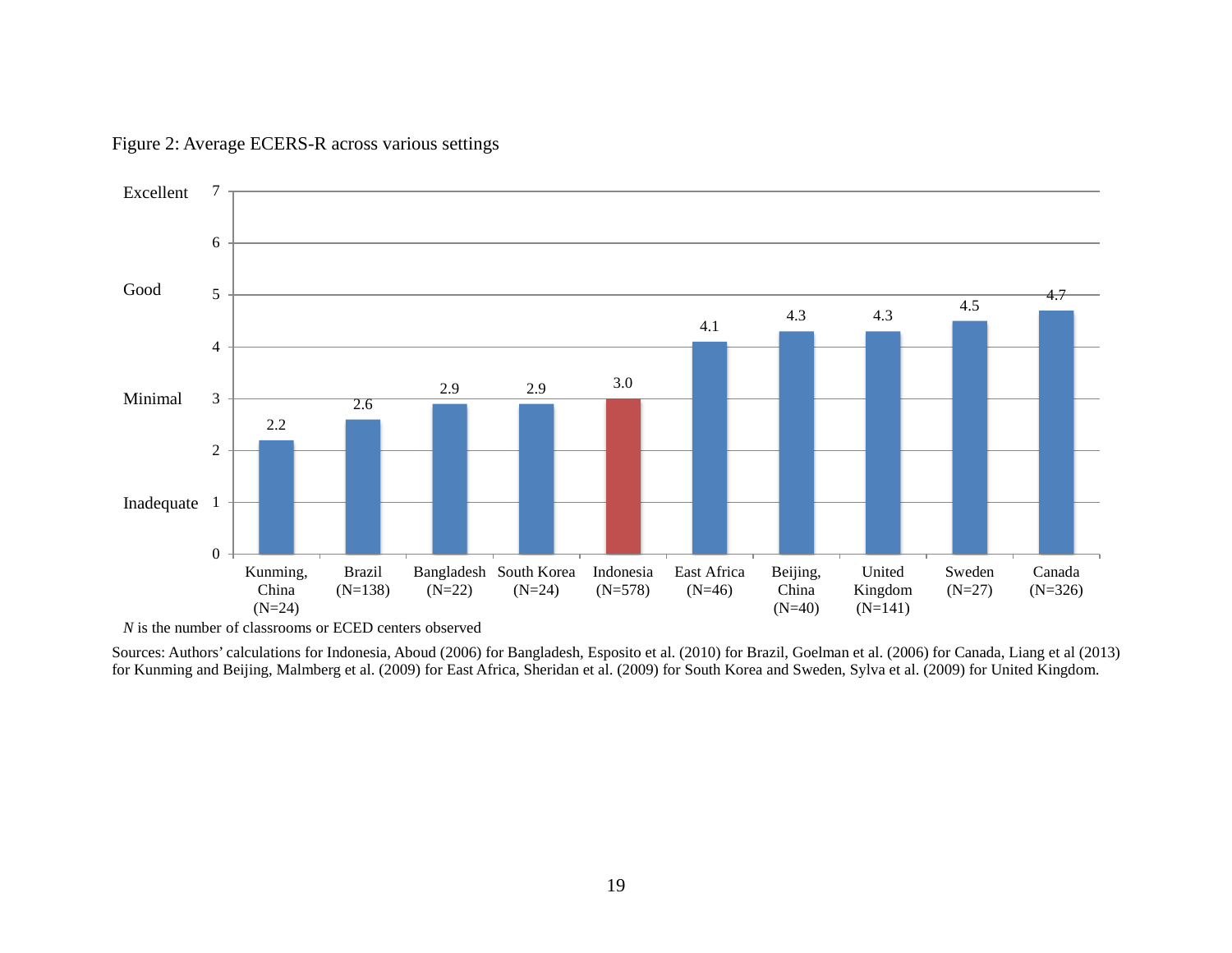|  |  | Table 4. Cross-walk of ECERS-R items and Indonesia ECED Standard |  |  |  |  |
|--|--|------------------------------------------------------------------|--|--|--|--|
|--|--|------------------------------------------------------------------|--|--|--|--|

| Cross waik of LCLRS INTRINS and muonesia LCLD Bianuary              |                                        |                                   |
|---------------------------------------------------------------------|----------------------------------------|-----------------------------------|
| <b>ECERS-R</b> items                                                | Is the ECERS-R item discussed in the   | Citation from the Indonesia       |
| Space and Furnishing                                                | <b>Indonesia ECED Standard (2009)?</b> | ECED Standard (2009) <sup>a</sup> |
|                                                                     | Yes                                    | Section IV. A.2                   |
| 1. Indoor space<br>2. Furniture for routine care, play and learning |                                        |                                   |
| 3. Furnishings for relaxation and comfort                           |                                        |                                   |
| 4. Room arrangement for play                                        |                                        |                                   |
| 5. Space for privacy                                                |                                        |                                   |
| 6. Child-related display                                            |                                        |                                   |
| 7. Space for gross motor play                                       | Yes                                    | Section IV.A.2                    |
| 8. Gross motor equipment                                            | Yes                                    | Section IV.A.2                    |
| <b>Personal Care Routines</b>                                       |                                        |                                   |
| 9. Greeting/departing                                               |                                        |                                   |
| 10. Meals/snacks                                                    |                                        |                                   |
|                                                                     | (No, only for daycare)                 | Section IV.A.2<br>Section IV.A.2  |
| 11. Nap/rest                                                        | (No, only for daycare)<br>Yes          |                                   |
| 12. Toileting/diapering                                             |                                        | Section IV.A.2                    |
| 13. Health practices                                                | Yes                                    | Section III.B.2                   |
| 14. Safety practices                                                | Yes                                    | Section III.B.2                   |
| Language Reasoning                                                  |                                        |                                   |
| 15. Books and pictures                                              | Yes                                    | Section I.B.2,3                   |
| 16. Encouraging children to communicate                             | Yes                                    | Section II.A.2.b.3                |
| 17. Using language to develop reasoning skills                      | Yes                                    | Section I.B.2-4                   |
| 18. Informal use of language                                        |                                        |                                   |
| <b>Activities</b>                                                   |                                        |                                   |
| 19. Fine motor                                                      | Yes                                    | Section I.B.1-4                   |
| 20. Art                                                             | Yes                                    | Section I.B.3                     |
| 21. Music/movement                                                  | Yes                                    | Section I.B.2-4                   |
| 22. Blocks                                                          | Yes                                    | Section I.B.2-4                   |
| 23. Sand/water                                                      | Yes                                    | Section II.B.3-4                  |
| 24. Dramatic play                                                   |                                        |                                   |
| 25. Nature/science                                                  | Yes                                    | Section I.B.4                     |
| 26. Math/number                                                     | Yes                                    | Section I.B.2-4                   |
| 27. Use of TV, video and/or computers                               |                                        |                                   |
| 28. Promoting acceptance of diversity                               |                                        |                                   |
| Interaction                                                         |                                        |                                   |
| 29. Supervision of gross motor activities                           | Yes                                    | Section II.A.2.b.3                |
| 30. General supervision of children                                 | Yes                                    | Section II.A.2.b.3                |
| 31. Discipline                                                      | Yes                                    | Section II.A.2.b.3                |
| 32. Staff-child interactions                                        | Yes                                    | Section II.A.2.b.3,4              |
| 33. Interactions among children                                     |                                        |                                   |
| Program Structure                                                   |                                        |                                   |
| 34. Schedule                                                        | Yes                                    | Section III.A.3                   |
| 35. Free play                                                       | Yes                                    | Section III.A                     |
| 36. Group time                                                      | Yes                                    | Section III.A                     |
| 37. Provisions for children with disabilities                       | Yes                                    | Section III.C.5                   |
| Parents and Staff                                                   |                                        |                                   |
| 38. Provisions for parents                                          | Yes                                    | Section II.A.2.b.2                |
| 39. Provisions for personal needs of staff                          |                                        |                                   |
| 40. Provisions for professional needs of staff                      |                                        |                                   |
| 41. Staff interaction and cooperation                               | Yes                                    | Section II.A.2.b.4                |
| 42. Supervision and evaluation of staff                             | Yes                                    | Section III.C                     |
| 43. Opportunities for professional growth                           | Yes                                    | Section III.C.3                   |

Note: <sup>a</sup> Citation of Indonesia's national standards are coded as follows:<br>I. Standards for Development Achievement II. Standards fo

I. Standards for Development Achievement II. Standards for Educators and Education Personnel III. Standards for Content, Process, and Assessment IV. Standards for Facility and Infrastructure, Manage IV. Standards for Facility and Infrastructure, Management, and Financing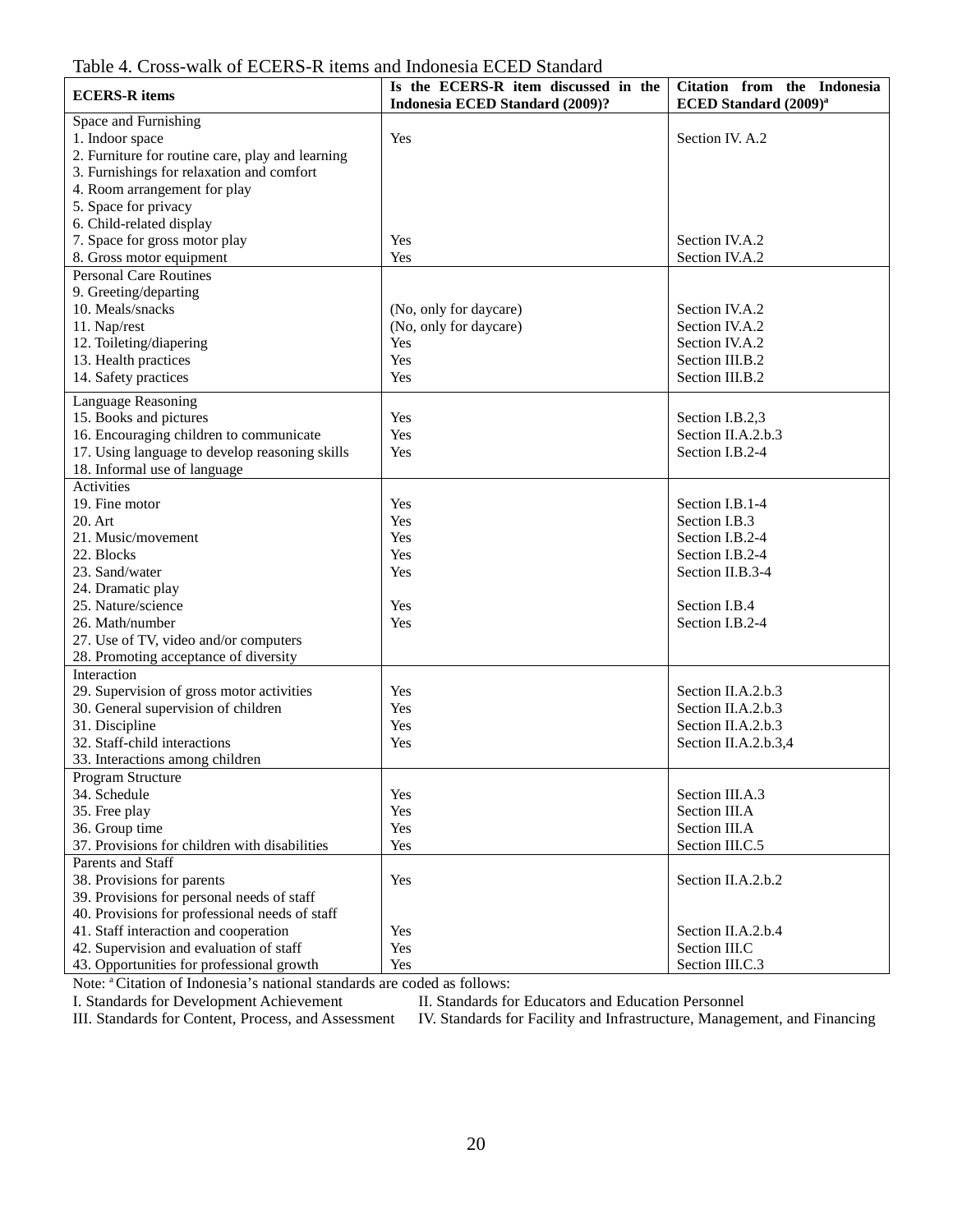| Table 5. Mean and standard deviation of Indonesia standard |  |  |  |
|------------------------------------------------------------|--|--|--|
|------------------------------------------------------------|--|--|--|

|                       | Indonesia standard <sup>a</sup> |       |  |
|-----------------------|---------------------------------|-------|--|
|                       | Mean                            | S.D.  |  |
| Kindergarten          | 2.944                           | 1.041 |  |
| Islamic kindergarten  | 2.521                           | 0.756 |  |
| Non-project playgroup | 2.659                           | 1.007 |  |
| Project playgroup     | 3.090                           | 1.002 |  |
| Overall               | 2.932                           | 1.014 |  |

Note: <sup>a</sup>The Indonesia ECED standard is an alternative measure of observed classroom quality that only includes the 28 common items between the ECERS-R and the national standards for ECED.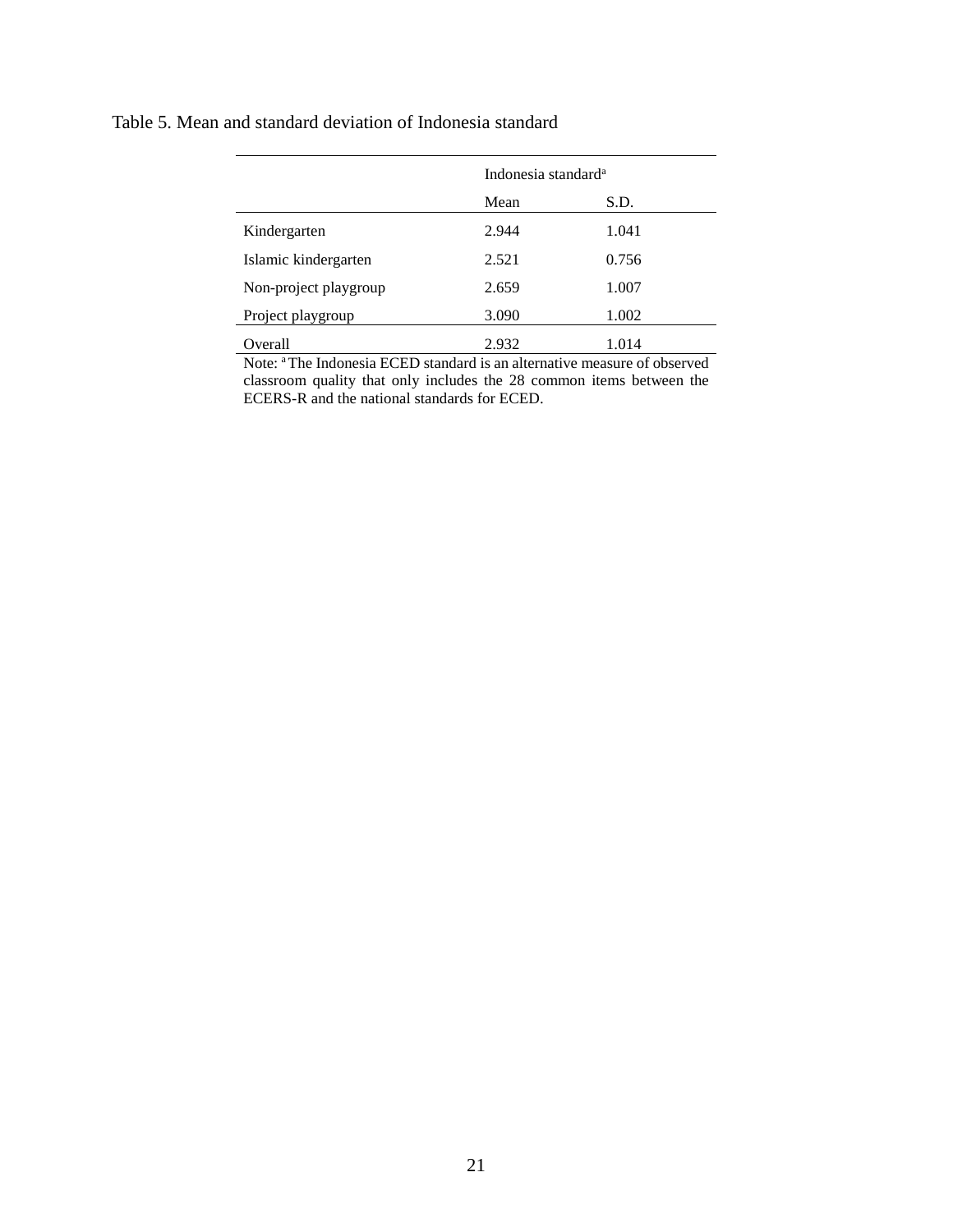|                                        |            | <b>Physical health &amp; well-being (Raw score)</b> |                |  |
|----------------------------------------|------------|-----------------------------------------------------|----------------|--|
|                                        | <b>OLS</b> | IV                                                  | IV & Indonesia |  |
|                                        | (1)        | (2)                                                 | (3)            |  |
| <b>Observational classroom quality</b> |            |                                                     |                |  |
| <b>ECERS-R</b>                         | $0.083*$   | $0.107*$                                            |                |  |
|                                        | (0.050)    | (0.059)                                             |                |  |
| Indonesia standard                     |            |                                                     | $0.107*$       |  |
|                                        |            |                                                     | (0.058)        |  |
| <b>Teacher characteristics</b>         |            |                                                     |                |  |
| % of teachers w/ sr. secondary edu.    | 0.297      | 0.283                                               | 0.288          |  |
|                                        | (0.381)    | (0.386)                                             | (0.383)        |  |
| % of teachers w/ post secondary edu.   | 0.285      | 0.278                                               | 0.285          |  |
|                                        | (0.390)    | (0.395)                                             | (0.392)        |  |
| Mean years of teaching                 | $-0.014*$  | $-0.015**$                                          | $-0.015**$     |  |
|                                        | (0.008)    | (0.008)                                             | (0.008)        |  |
| % of teachers w/ no ECED experience    | $-0.046$   | $-0.057$                                            | $-0.058$       |  |
|                                        | (0.099)    | (0.099)                                             | (0.099)        |  |
| % of teachers w/ no training           | 0.018      | 0.017                                               | 0.019          |  |
|                                        | (0.134)    | (0.134)                                             | (0.133)        |  |
| <b>Structural characteristics</b>      |            |                                                     |                |  |
| Student-to-staff ratio                 | $0.013*$   | $0.013*$                                            | $0.013*$       |  |
|                                        | (0.007)    | (0.007)                                             | (0.007)        |  |
| Hours of operation per week            | 0.008      | 0.008                                               | 0.007          |  |
|                                        | (0.012)    | (0.012)                                             | (0.012)        |  |
| Constant                               | 3.906***   | 3.860***                                            | $3.876***$     |  |
|                                        | (0.512)    | (0.522)                                             | (0.518)        |  |
| Observations                           | 7,984      | 7,984                                               | 7,984          |  |
| R-squared                              | 0.157      | 0.155                                               | 0.157          |  |
| No. of clusters (centers)              | 565        | 565                                                 | 565            |  |
| First-stage F-statistic of             |            |                                                     |                |  |
| excluded instrument                    |            | 647.760                                             | 842.486        |  |
| <b>Control included:</b>               |            |                                                     |                |  |
| Child characteristics                  | Y          | Y                                                   | Y              |  |
| Kindergarten dummy                     | Y          | Y                                                   | Y              |  |
| District dummy                         | Y          | Y                                                   | Y              |  |

Table 6. Analysis of classroom quality, teacher, and structural characteristics on children's physical health & well-being

Note: Robust standard errors clustered at the center level in parentheses. Child characteristics include age, age-squared, gender, whether child has special needs (reported by teacher), and mother's highest education level. Kindergarten dummy is 1 for kindergartens or Islamic kindergartens and 0 for non-project playgroups or project playgroups. District dummies are included for the 8 districts where centers and children are located. Model 1 is OLS regression model. Models 2 and 3 are two-stage least squares model to correct for measurement error in the measure of center quality. The F-statistic of the first stage is reported.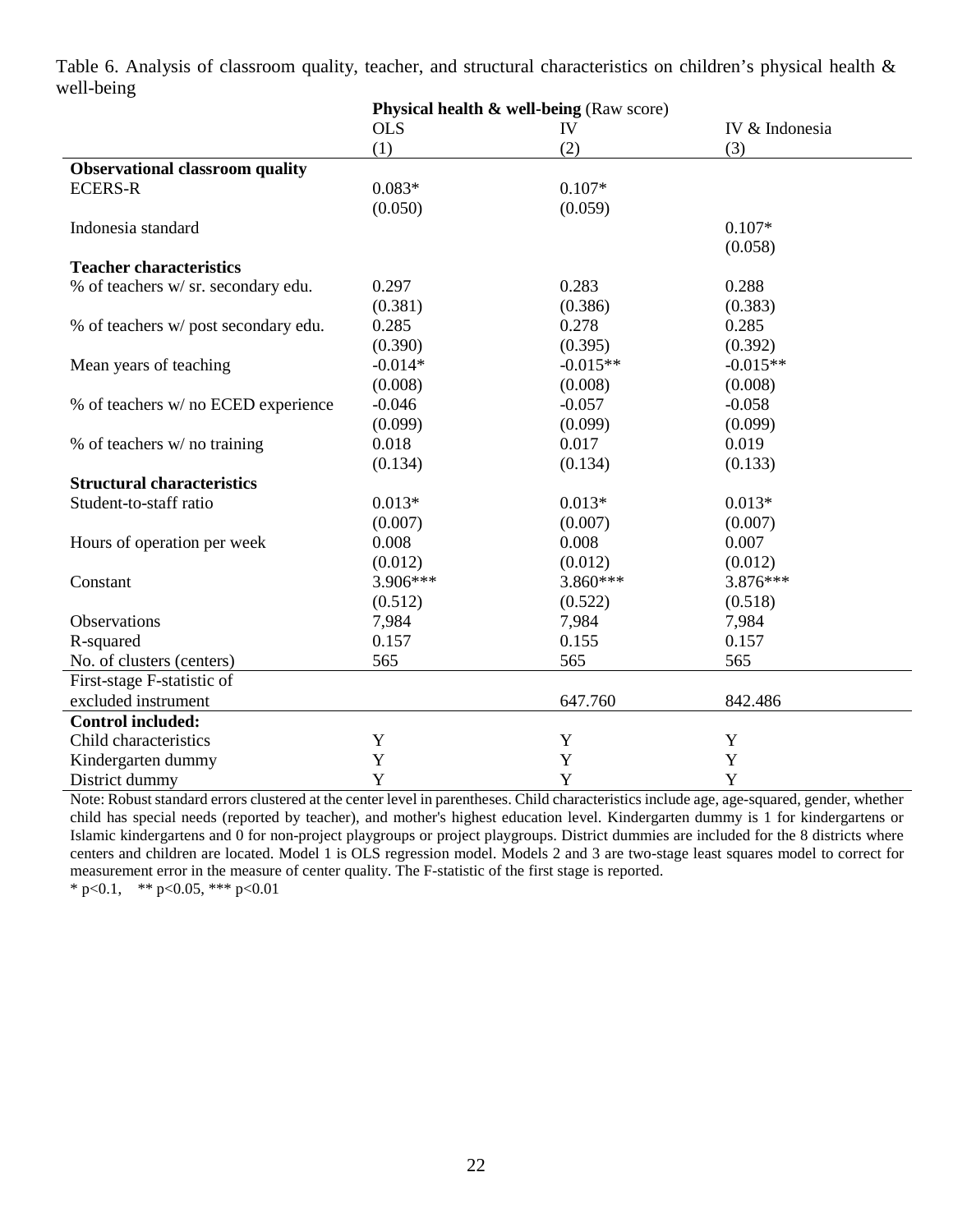| Table 7. Analysis of classroom quality, teacher, and structural characteristics on children's social competence |  |  |  |  |  |  |  |
|-----------------------------------------------------------------------------------------------------------------|--|--|--|--|--|--|--|
| Rogiol compotance (row secre)                                                                                   |  |  |  |  |  |  |  |

|                                        | <b>Social competence</b> (raw score) |            |                |
|----------------------------------------|--------------------------------------|------------|----------------|
|                                        | <b>OLS</b>                           | IV         | IV & Indonesia |
|                                        | (1)                                  | (2)        | (3)            |
| <b>Observational classroom quality</b> |                                      |            |                |
| <b>ECERS-R</b>                         | 0.070                                | $0.111*$   |                |
|                                        | (0.052)                              | (0.063)    |                |
| Indonesia standard                     |                                      |            | $0.121**$      |
|                                        |                                      |            | (0.062)        |
| <b>Teacher characteristics</b>         |                                      |            |                |
| % of teachers w/ sr. secondary edu.    | $0.826**$                            | $0.808**$  | $0.813**$      |
|                                        | (0.336)                              | (0.340)    | (0.342)        |
| % of teachers w/ post secondary edu.   | 1.086***                             | $1.073***$ | 1.078***       |
|                                        | (0.351)                              | (0.356)    | (0.358)        |
| Mean years of teaching                 | $-0.006$                             | $-0.007$   | $-0.008$       |
|                                        | (0.009)                              | (0.009)    | (0.009)        |
| % of teachers w/ no ECED experience    | 0.067                                | 0.055      | 0.053          |
|                                        | (0.126)                              | (0.126)    | (0.125)        |
| % of teachers w/ no training           | $-0.110$                             | $-0.111$   | $-0.110$       |
|                                        | (0.156)                              | (0.156)    | (0.155)        |
| <b>Structural characteristics</b>      |                                      |            |                |
| Student-to-staff ratio                 | 0.001                                | 0.002      | 0.002          |
|                                        | (0.009)                              | (0.009)    | (0.009)        |
| Hours of operation per week            | $0.028*$                             | $0.028*$   | $0.027*$       |
|                                        | (0.016)                              | (0.015)    | (0.015)        |
| Constant                               | $2.257***$                           | 2.188***   | $2.192***$     |
|                                        | (0.556)                              | (0.565)    | (0.562)        |
| <b>Observations</b>                    | 7,957                                | 7,957      | 7,957          |
| R-squared                              | 0.144                                | 0.141      | 0.143          |
| No. of clusters (centers)              | 565                                  | 565        | 565            |
| First-stage F-statistic of             |                                      |            |                |
| excluded instrument                    |                                      | 646.386    | 842.505        |
| <b>Control included:</b>               |                                      |            |                |
| Child characteristics                  | Y                                    | Y          | Y              |
| Kindergarten dummy                     | Y                                    | Y          | Y              |
| District dummy                         | Y                                    | Y          | Y              |

Note: Robust standard errors clustered at the center level in parentheses. Child characteristics include age, age-squared, gender, whether child has special needs (reported by teacher), and mother's highest education level. Kindergarten dummy is 1 for kindergartens or Islamic kindergartens and 0 for non-project playgroups or project playgroups. District dummies are included for the 8 districts where centers and children are located. Model 1 is OLS regression model. Models 2 and 3 are two-stage least squares model to correct for measurement error in the measure of center quality. The F-statistic of the first stage is reported.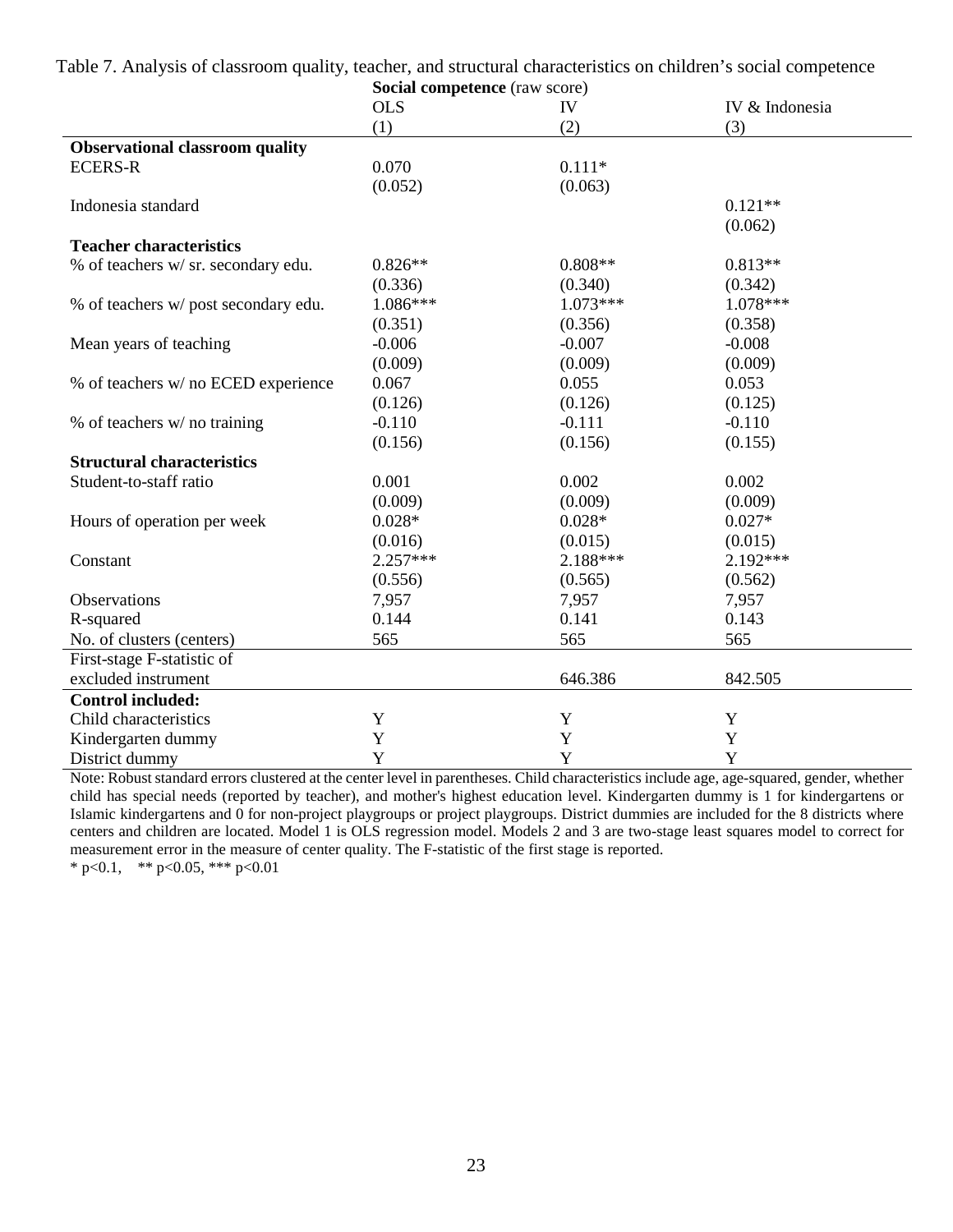Table 8. Analysis of classroom quality, teacher, and structural characteristics on children's emotional maturity **Emotional maturity** *(raw secre)* 

|                                        | <b>Emotional maturity</b> (raw score) |          |                |
|----------------------------------------|---------------------------------------|----------|----------------|
|                                        | <b>OLS</b>                            | IV       | IV & Indonesia |
|                                        | (1)                                   | (2)      | (3)            |
| <b>Observational classroom quality</b> |                                       |          |                |
| <b>ECERS-R</b>                         | 0.063                                 | 0.072    |                |
|                                        | (0.051)                               | (0.062)  |                |
| Indonesia standard                     |                                       |          | 0.088          |
|                                        |                                       |          | (0.062)        |
| <b>Teacher characteristics</b>         |                                       |          |                |
| % of teachers w/ sr. secondary edu.    | 0.191                                 | 0.183    | 0.184          |
|                                        | (0.411)                               | (0.415)  | (0.413)        |
| % of teachers w/ post secondary edu.   | 0.271                                 | 0.268    | 0.269          |
|                                        | (0.431)                               | (0.434)  | (0.433)        |
| Mean years of teaching                 | 0.010                                 | 0.009    | 0.009          |
|                                        | (0.008)                               | (0.008)  | (0.008)        |
| % of teachers w/ no ECED experience    | 0.063                                 | 0.055    | 0.052          |
|                                        | (0.101)                               | (0.100)  | (0.100)        |
| % of teachers w/ no training           | 0.113                                 | 0.113    | 0.114          |
|                                        | (0.129)                               | (0.129)  | (0.128)        |
| <b>Structural characteristics</b>      |                                       |          |                |
| Student-to-staff ratio                 | 0.000                                 | 0.000    | 0.001          |
|                                        | (0.007)                               | (0.007)  | (0.007)        |
| Hours of operation per week            | 0.001                                 | 0.002    | 0.000          |
|                                        | (0.013)                               | (0.013)  | (0.012)        |
| Constant                               | 3.812***                              | 3.792*** | 3.781***       |
|                                        | (0.502)                               | (0.504)  | (0.502)        |
| <b>Observations</b>                    | 7,946                                 | 7,946    | 7,946          |
| R-squared                              | 0.118                                 | 0.117    | 0.119          |
| No. of clusters (centers)              | 565                                   | 565      | 565            |
| First-stage F-statistic of             |                                       |          |                |
| excluded instrument                    |                                       | 647.316  | 842.323        |
| <b>Control included:</b>               |                                       |          |                |
| Child characteristics                  | Y                                     | Y        | Y              |
| Kindergarten dummy                     | Y                                     | Y        | Y              |
| District dummy                         | Y                                     | Y        | Y              |

Note: Robust standard errors clustered at the center level in parentheses. Child characteristics include age, age-squared, gender, whether child has special needs (reported by teacher), and mother's highest education level. Kindergarten dummy is 1 for kindergartens or Islamic kindergartens and 0 for non-project playgroups or project playgroups. District dummies are included for the 8 districts where centers and children are located. Model 1 is OLS regression model. Models 2 and 3 are two-stage least squares model to correct for measurement error in the measure of center quality. The F-statistic of the first stage is reported.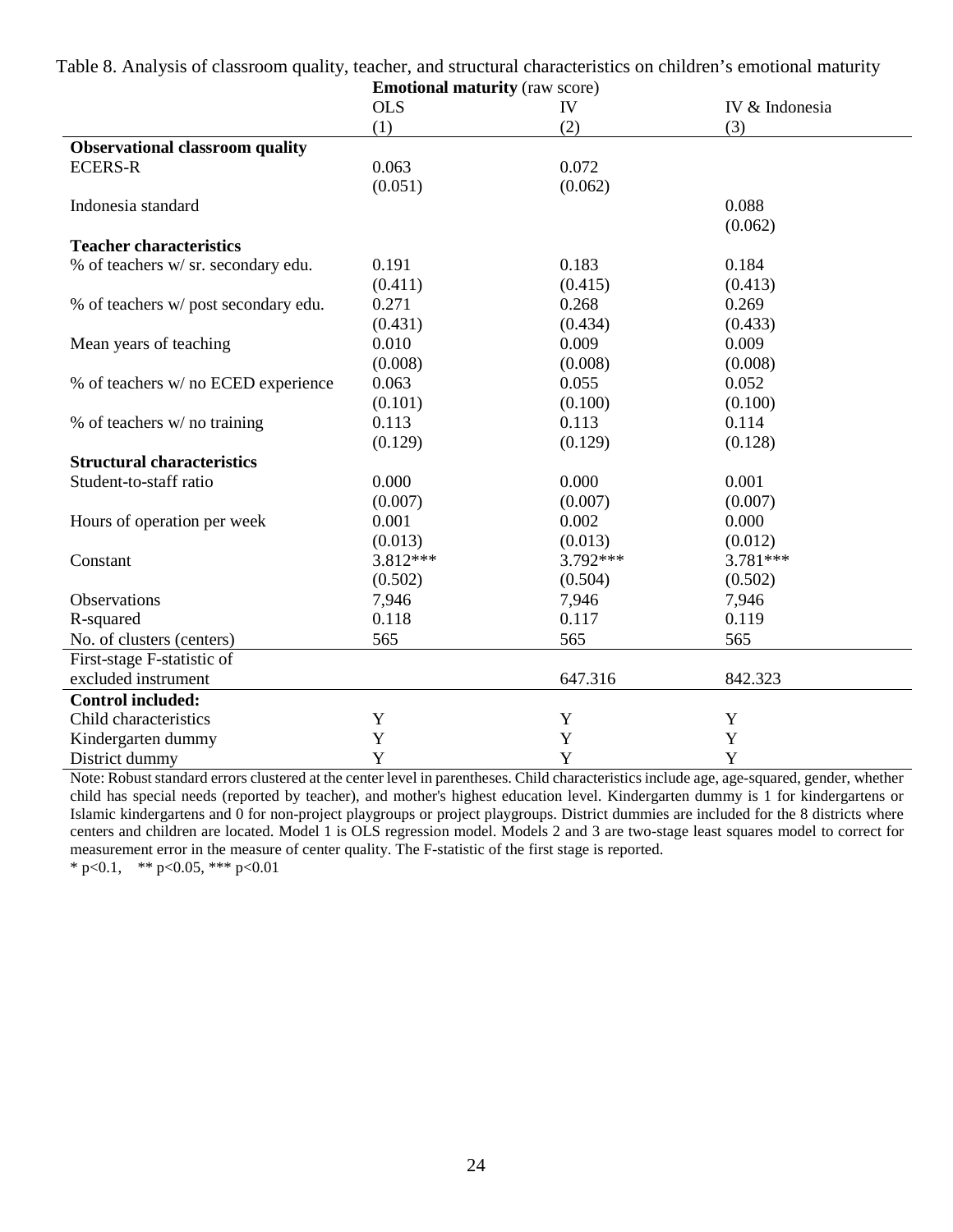|                                        |            | Language & cognitive development (raw score) |                |  |
|----------------------------------------|------------|----------------------------------------------|----------------|--|
|                                        | <b>OLS</b> | IV                                           | IV & Indonesia |  |
|                                        | (1)        | (2)                                          | (3)            |  |
| <b>Observational classroom quality</b> |            |                                              |                |  |
| <b>ECERS-R</b>                         | 0.102      | 0.132                                        |                |  |
|                                        | (0.081)    | (0.096)                                      |                |  |
| Indonesia standard                     |            |                                              | $0.167*$       |  |
|                                        |            |                                              | (0.092)        |  |
| <b>Teacher characteristics</b>         |            |                                              |                |  |
| % of teachers w/ sr. secondary edu.    | $-0.109$   | $-0.127$                                     | $-0.127$       |  |
|                                        | (0.550)    | (0.544)                                      | (0.538)        |  |
| % of teachers w/ post secondary edu.   | $-0.170$   | $-0.180$                                     | $-0.180$       |  |
|                                        | (0.573)    | (0.568)                                      | (0.563)        |  |
| Mean years of teaching                 | $-0.003$   | $-0.004$                                     | $-0.006$       |  |
|                                        | (0.012)    | (0.012)                                      | (0.012)        |  |
| % of teachers w/ no ECED experience    | 0.255      | 0.241                                        | 0.236          |  |
|                                        | (0.170)    | (0.169)                                      | (0.170)        |  |
| % of teachers w/ no training           | 0.042      | 0.040                                        | 0.041          |  |
|                                        | (0.217)    | (0.217)                                      | (0.215)        |  |
| <b>Structural characteristics</b>      |            |                                              |                |  |
| Student-to-staff ratio                 | 0.016      | 0.017                                        | 0.017          |  |
|                                        | (0.011)    | (0.011)                                      | (0.011)        |  |
| Hours of operation per week            | $0.039*$   | $0.039*$                                     | $0.036*$       |  |
|                                        | (0.020)    | (0.020)                                      | (0.020)        |  |
| Constant                               | $-1.437*$  | $-1.496*$                                    | $-1.524*$      |  |
|                                        | (0.786)    | (0.785)                                      | (0.778)        |  |
| Observations                           | 7,958      | 7,958                                        | 7,958          |  |
| R-squared                              | 0.270      | 0.269                                        | 0.270          |  |
| No. of clusters (centers)              | 565        | 565                                          | 565            |  |
| First-stage F-statistic of             |            |                                              |                |  |
| excluded instrument                    |            | 663.973                                      | 862.420        |  |
| <b>Control included:</b>               |            |                                              |                |  |
| Child characteristics                  | Y          | Y                                            | Y              |  |
| Kindergarten dummy                     | Y          | Y                                            | Y              |  |
| District dummy                         | Y          | $\mathbf Y$                                  | Y              |  |

Table 9. Analysis of classroom quality, teacher, and structural characteristics on children's language and cognitive development

Note: Robust standard errors clustered at the center level in parentheses. Child characteristics include age, age-squared, gender, whether child has special needs (reported by teacher), and mother's highest education level. Kindergarten dummy is 1 for kindergartens or Islamic kindergartens and 0 for non-project playgroups or project playgroups. District dummies are included for the 8 districts where centers and children are located. Model 1 is OLS regression model. Models 2 and 3 are two-stage least squares model to correct for measurement error in the measure of center quality. The F-statistic of the first stage is reported.